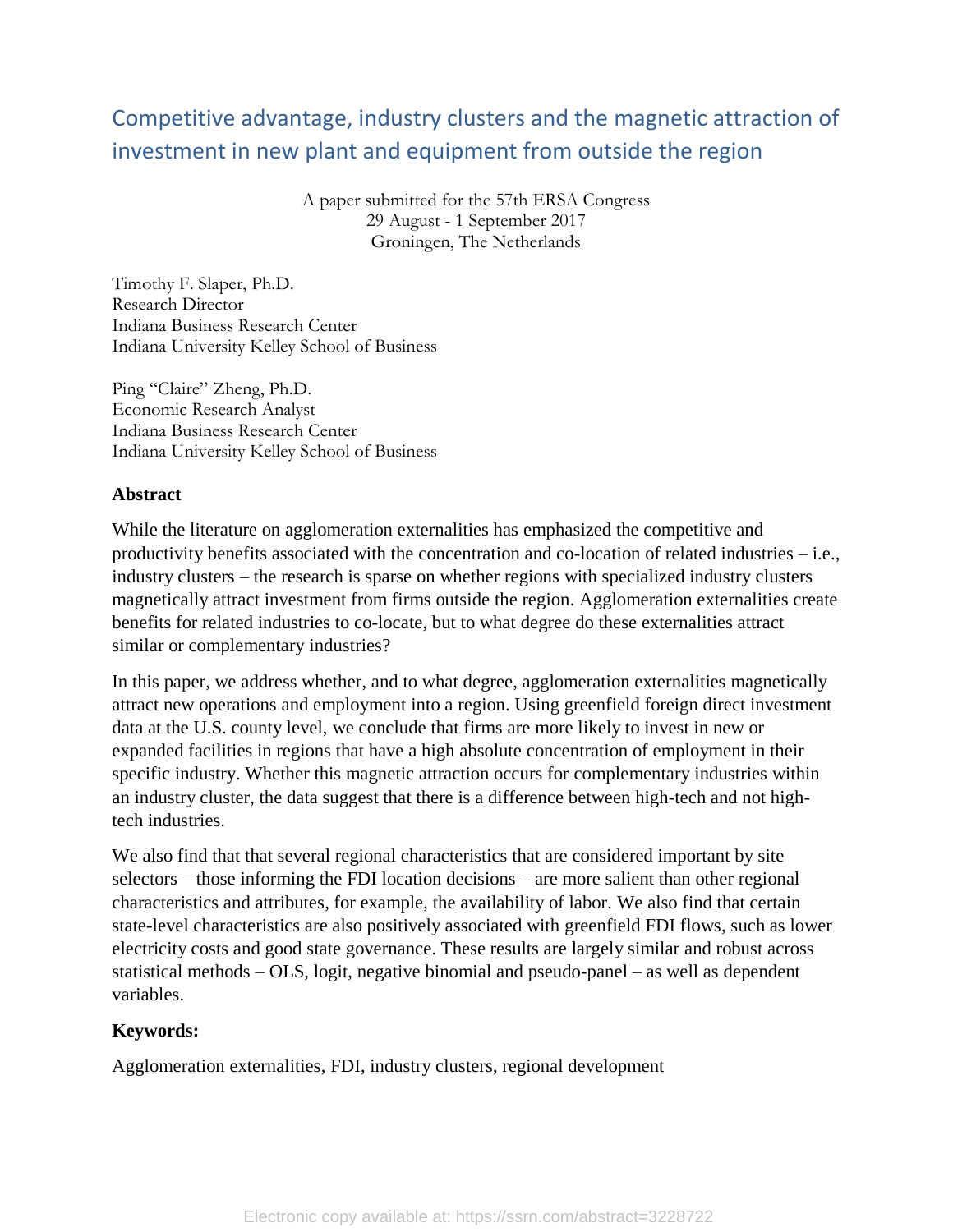The literature on agglomeration externalities has largely been silent on whether specialized or diversified production structures attract external economic investment. Much has been written on the degree to which agglomeration externalities create benefits to like kinds of industries colocating. Yet, the degree to which these externalities attract similar or complementary industries has largely gone unstudied.

In this paper, we address whether and the degree to which agglomeration externalities provide something of a magnetic attraction. Using greenfield foreign direct investment for the U.S., we conclude that firms are more likely to invest in new or expanded facilities in regions that have a relatively high concentration of employment in their particular industry or among complementary industries.

The contribution to the literature is threefold. First, the paper establishes that at a granular U.S. geographic level, firms tend to be attracted to regions – counties – that have an absolute concentration of employment in their industry cluster. Second, we also find that high-tech industries have a different FDI attraction profile than non-high-tech industry clusters, an important consideration for economic development practitioners to consider as they develop their development strategies. Third, we find that several regional characteristics that are considered important by site selectors – those informing the FDI location decisions – are more salient than other regional characteristics and attributes.

By way of an introduction, the paper first presents an overview of the theory and literature associated with the arguments for industry specialization, diversification and agglomeration externalities. In Section 2, we describe the data and measures. Our empirical method and results are presented in Section 3. We conclude with a brief discussion and conclusion in Section 4.

## Introduction

The importance of industrial clusters to boost regional economic development has widely gained scholars' attention. Several researchers – Michael Porter and Christian Ketels, among others – have developed the study of cluster-based economic development and touted the employment and competitive benefits of cluster-based development strategies (Porter, 2003; Porter, 2008; Ketels, 2013; Ketels and Memedovic, 2009). The benefits revolve around employment growth, productivity and competitiveness. Although much of the empirical work focuses on the benefits of clusters on industrial employment, innovation and productivity, less systematic empirical attention has paid to identifying strong regional clusters and the regional characteristics that attend cluster formation and growth.

Clusters form due to the benefits of agglomeration externalities in a region, or, said differently, industries that develop in clusters tend to have a competitive advantage (Porter, 1998). It has sometimes been said that clusters form "because there is something in the air." More practically, what is in the air may be that firms in the same or related industries in a cluster benefit from being in close proximity, often called "localization externalities." Long established firms grow and new firms, start-ups, can also take advantage of a well-developed regional labor force and supply chain. One might say that these firms grow based on the region's economic metabolism,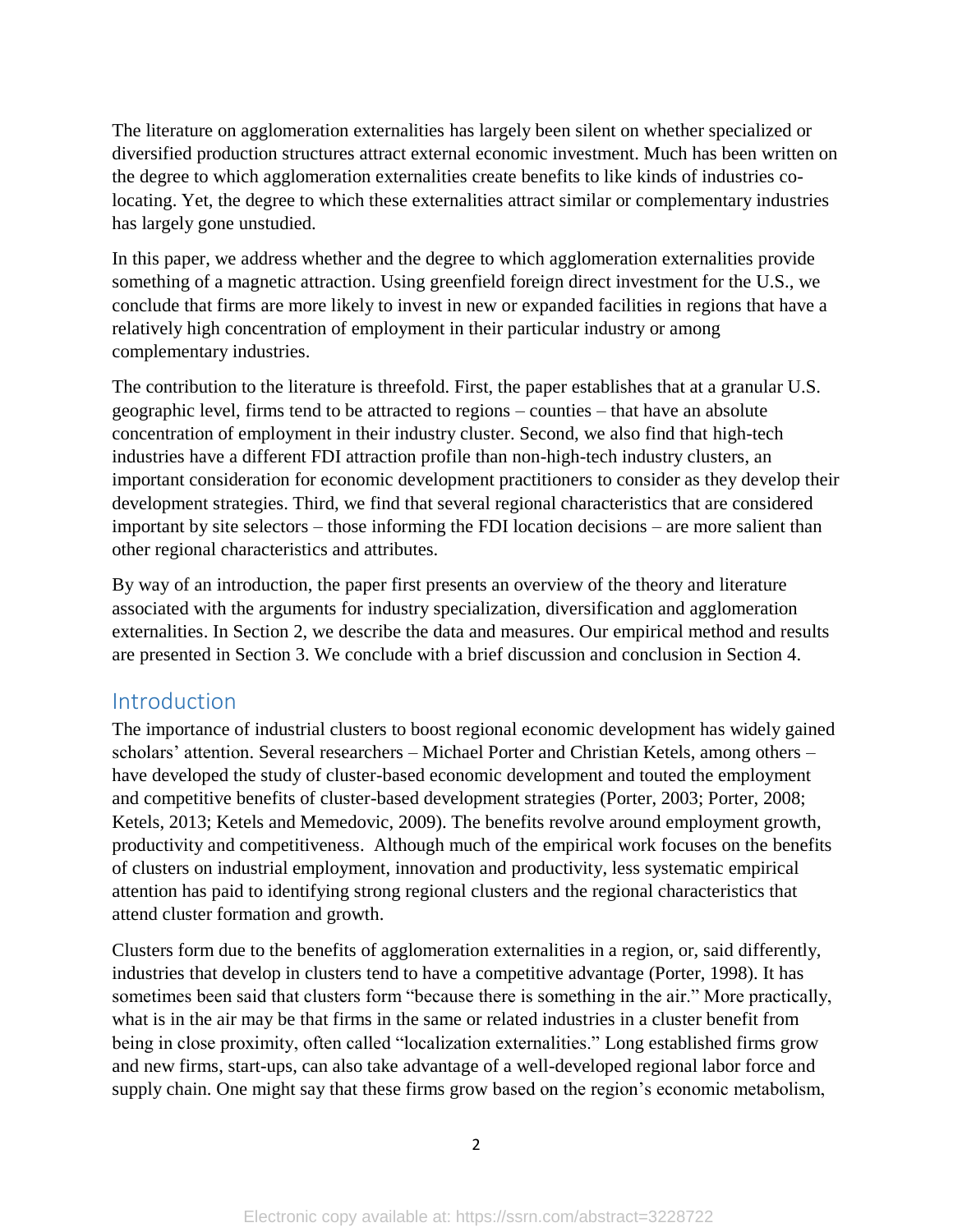that is, they expand using the resources, labor and know-how in the region, as well as technology from outside the region – combined with increasing demand for the cluster's goods and services from outside the region. In this way, regional clusters growth metabolically.

On the other hand, there may be significant benefits to close geographic proximity for already established firms, either young or mature, from outside the region to move into the region to take advantage of these agglomerative externalities. In other words, clusters can also grow "magnetically," that is, a region can attract firms to take advantage of that region's competitive advantage in resources, supply networks and human talent. An example of magnetic growth is greenfield foreign direct investment (FDI).

The empirical question is then: do strong, established, growing clusters tend to attract incoming firms in the form of "foreign" direct investment? (Foreign is in quotes because any investment from outside the region – international or domestic – can take advantage of a region's competitive advantages to colocation.)

Industry cluster strength can be viewed as the relative concentration of an industry cluster, without regard to the balance or concentration of industries within that cluster, or as the absolute concentration of employment in a cluster. Kemeny and Storper (2015) make the case that specialization (or concentration) is better measured based on absolute size and look upon industry strength, or specialization, as measured as measured by a location quotient with a wary eye.

Industry cluster strength aligns with the notion of related variety discussed by Frenken, Van Oort, and Verburg (2007), who categorized industries based on their technological and material requirements. In a similar way, Delgado and colleagues (2016) used industry input-output relationships to categorize industries into industry clusters. The agglomerative benefits of such related variety are often called "localization economies" (Frenken et al., 2007) and were first conceptualized by Marshall over a century ago (1890/1966), and since refined by Arrow (1962) and Romer (1986). The agglomeration byproduct of related variety is often referred to as MAR externalities. MAR externalities are within related industries, usually broadly defined, but in this case MAR externalities would be in evidence within a cluster. "MAR cluster" is hereafter the term used for related industry concentration and its attendant benefits of agglomeration, in contrast to "industry cluster" which is a definition term based on related industry classification as classified by Porter's cluster mapping project (CMP). An industry cluster, therefore, may or may not be concentrated in a region.

The forces of agglomeration as expressed in the formation of regional industry clusters is partially based on the diversification of industries. As a result, it may be helpful to contrast the Jacobian urbanization diversity benefits (Jacobs, 1969) of the unrelated variety of economic sectors, with how industry cluster diversification will be operationalized here. The findings of Delgado et al. (2014) point to cluster variety – multiple clusters in a region that are related – as having a positive effect on innovation as measured by patenting rates. Frenken and colleagues (2007) hypothesize that Jacobian, or unrelated variety, externalities are positively related to employment, but they also discuss an additional dimension to unrelated variety, namely resilience.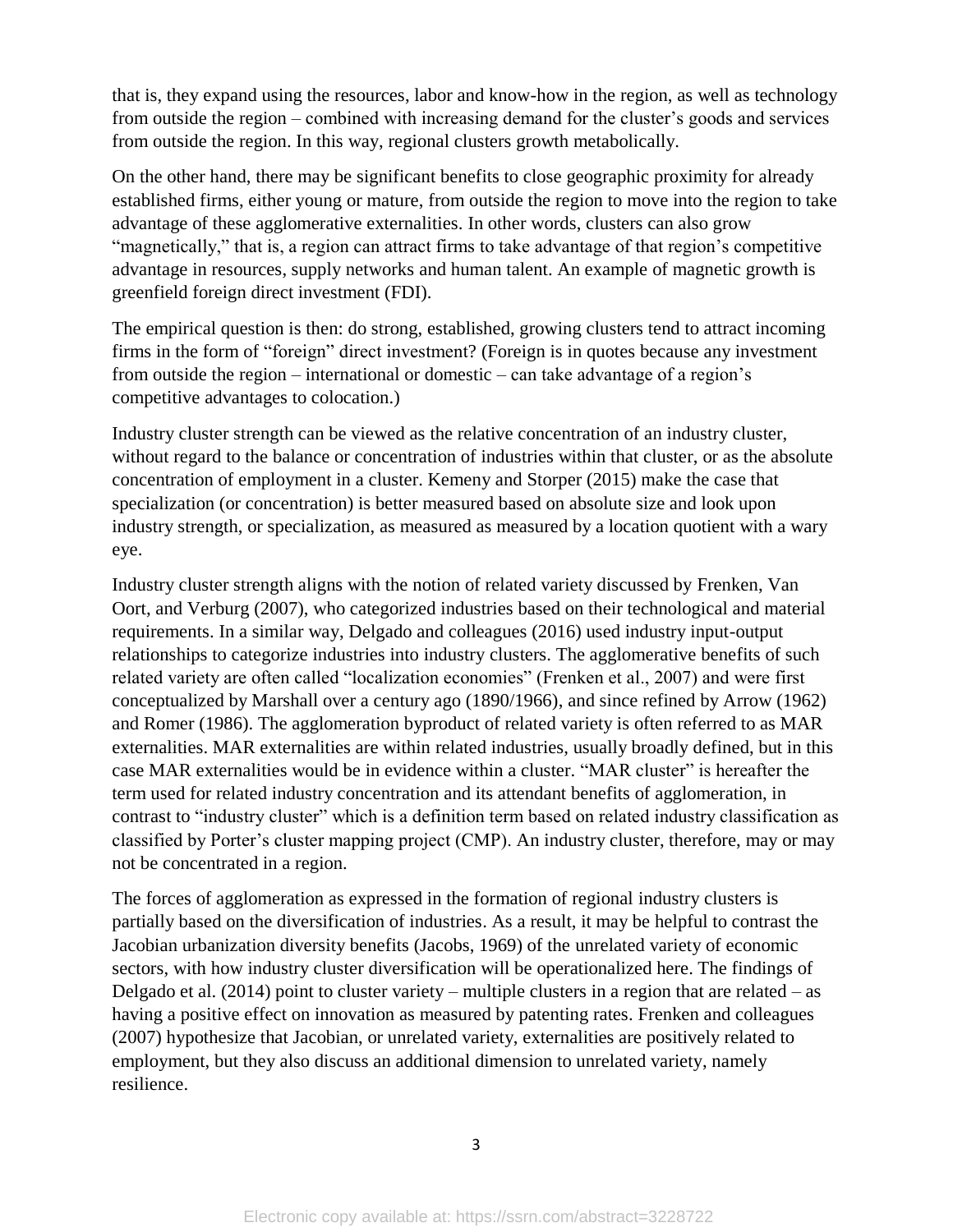In our case, a diversity of industries has both an industry cluster dimension, that is, the portfolio of industry clusters in a region, as well as the portfolio of related industries within an industry cluster. Both are akin to the diversification of stocks in a portfolio, but one is regional diversification of industry clusters while the other is within industry cluster diversification of industries that, by classification, are aggregated into an industry cluster. In other words, cluster diversity used here is not a measure of how, and in what ways, unrelated clusters are different from each other, rather diversity is more synonymous with balance within a region or within an industry cluster. Following Frenken, and colleagues (2007), we use an entropy index to measure cluster industry diversity/balance in a region.

This empirical study investigates the role of magnetic cluster growth in U.S. regions, in the form of greenfield and expansionary investment flows, i.e., FDI. Expanding upon the work of Delgado et al. (2014), we explore the degree to which the agglomeration externalities motivate a firm's decision to move into a region. In the spirit of their work, we examine whether a high concentration of related industries, or strong clusters, tend to attract additional investment inflows and thus additional employment within that cluster. In addition, we are particularly interested in whether a more diversified, or balanced, set of industries within a strong, or highly concentrated cluster – an MAR cluster – tends to attract new greenfield investment or additional expansionary investment among firms already operating in the region.

In the spirit of Ellison and Glaeser (1997), we are investigating whether the location patterns of new investment in plant and equipment, and the concomitant employment, follow a random, throw-a-dart approach or reflect decisions that may be motivated by seeking the competitive benefits of industrial colocation and concentration. For this reason, we can identify investment moving into a region and assess whether a region has relative strength, or specialization, in the cluster associated with the investment. In addition, we can also assess whether the receiving regional industry cluster has a diverse set of industries or simply dominated by one or two industries within that industry cluster.

One can also hypothesize about the level of the associated technological sophistication for the new employment. The investment in non-high-technology clusters is well in evidence after the Great Recession. Initial analysis also shows that the clusters in the top ten list in terms of the number of incoming jobs tend to be more diversified – that is, having higher average Shannon index scores. An initial examination of scatter plots of FDI and industry cluster strength/specialization for the top ten employment receiving clusters show that more diversified clusters tend to garner a greater volume of FDI-related employment. This may signal the importance of a well-developed labor force as well as supply chains and material linkages among co-located firms.

We also attempt to explore additional dimensions that an investor may consider important to a location decision. In their 2016 report, A New Standard, the International Economic Development Council, a Washington, DC-based association for advancing regional economic development, reported data on the most important factors in business location decisions. In addition to site availability, the leading location's characteristics included: infrastructure, workforce characteristics, wages, labor market, demographics, higher education, labor regulations, taxes and incentives. While many of these characteristics are available at the county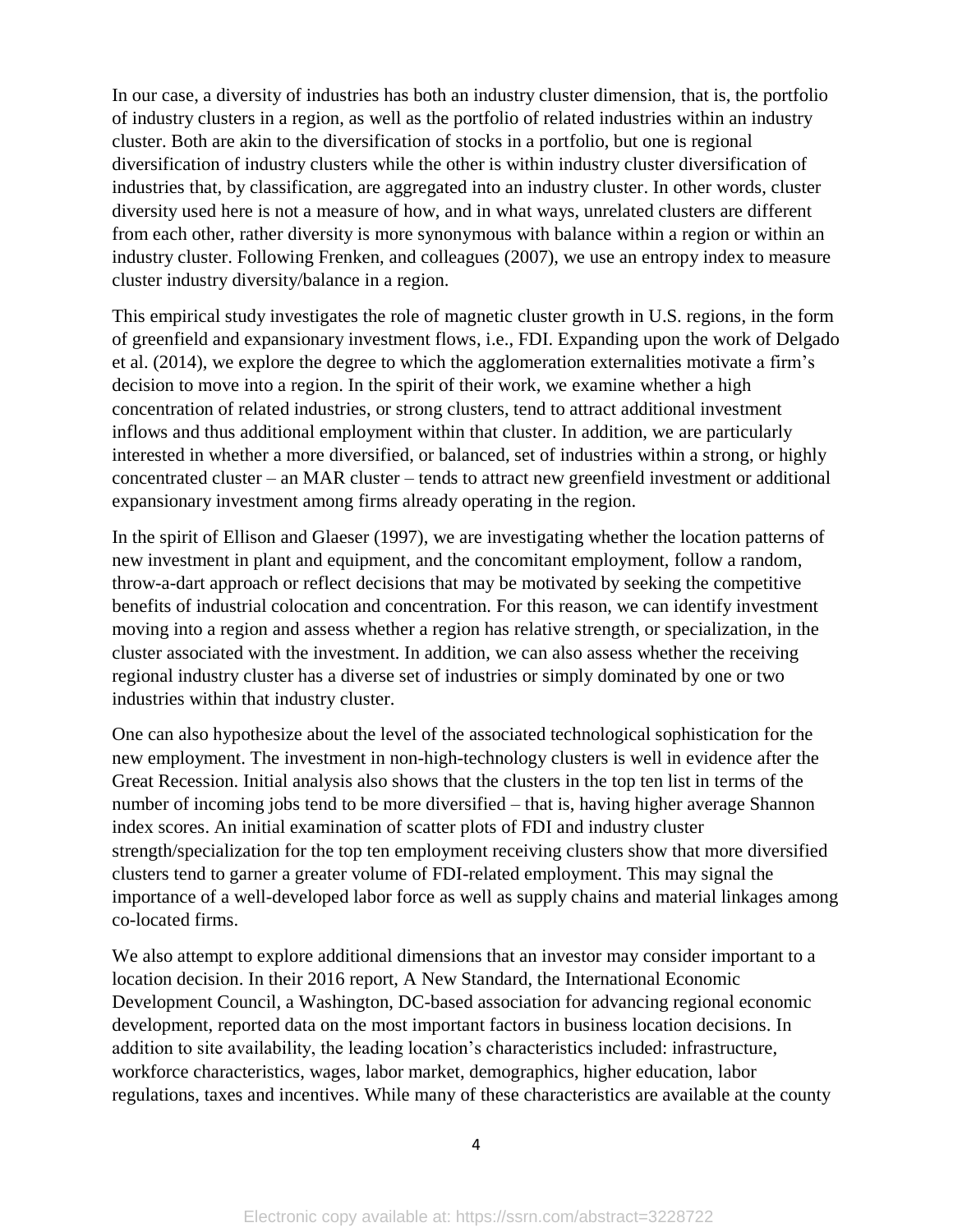level, the latter three items are more closely aligned with state policy and practices. If these regional or county characteristics do influence the decision to invest in one region as opposed to another, then these are appropriate control variables. To control for state policy effects, we also included state-based proxy data that investors may consider as indicators of good state governance.

## Data Sources and Measures

To examine region-cluster employment growth, we draw on studies of regional economic growth as a function of the level of economic activity and attributes of the region (Combes, 2000; Delgado et al., 2014). The econometric model regresses announced investment on plant and equipment (and employment), both binary and level, on a number of factors that characterize cluster strength, such as employment location quotients (LQ), a measure frequently used to quantify the concentration of a particular population in a region as compared to the relative concentration of the nation (or some other geographic peer). We also use an entropy index, such as the Herfindahl or Shannon, to assess the diversity or evenness of industry clusters in a region as well as diversity of industries within an industry cluster.

We use employment by industry data from QCEW-complete employment estimates and aggregated by industry cluster definitions from the U.S. Cluster Mapping Project (CMP). Thus, all the industry data are bundled into "industry clusters," of which there are 70. The proprietary dataset, [fDiMarkets](http://www.fdimarkets.com/) is the source for greenfield and expansion employment and the number of investment projects associated with investment announcements. We use a concordance developed by fDiMarkets to map their industry definitions to NAICS-based industries and, following that, assigning FDI to the cluster aggregations from the CMP. While the CMP used NAICS, production-based industry definitions to build their cluster aggregations, fDiMarkets industry definitions are more of a hybrid between production-based and consumer-based classifications. This resulted in the need to aggregate two or three CMP clusters in order to correspond to fDiMarkets industry aggregations. There were also a couple instances for which there was only one industry in an fDiMarkets-CMP harmonized cluster, for example, tobacco. In these cases, these industries/clusters were removed from the analysis.

There are several potential weakness associated with the FDI announcement data. One, the jobs realized once the plant and equipment are in operation may be different than the number of jobs reported in the press releases. Two, there is no way to verify how many new, incoming magnetic jobs, were created, because of the disclosure constraints associated with record-level QCEW establishment data. In other words, one cannot link an FDI announcement record in 2012 with subsequent establishment data. Three, there is no fixed time between an FDI press release and realized jobs. The latter can vary greatly depending on the industry, the scale of investment, market demand conditions for the firms, etc. That said, firms have been known to spend several years and millions of dollars in site selection and negotiating with local and state officials before making an announcement; thus, we consider the FDI announcements as an appropriate signal for a region's relative attractiveness in terms of agglomeration externalities.

The American Community Survey is the source for several demographic characteristics: the population share of less than high school, some college, bachelor's degree or above, share of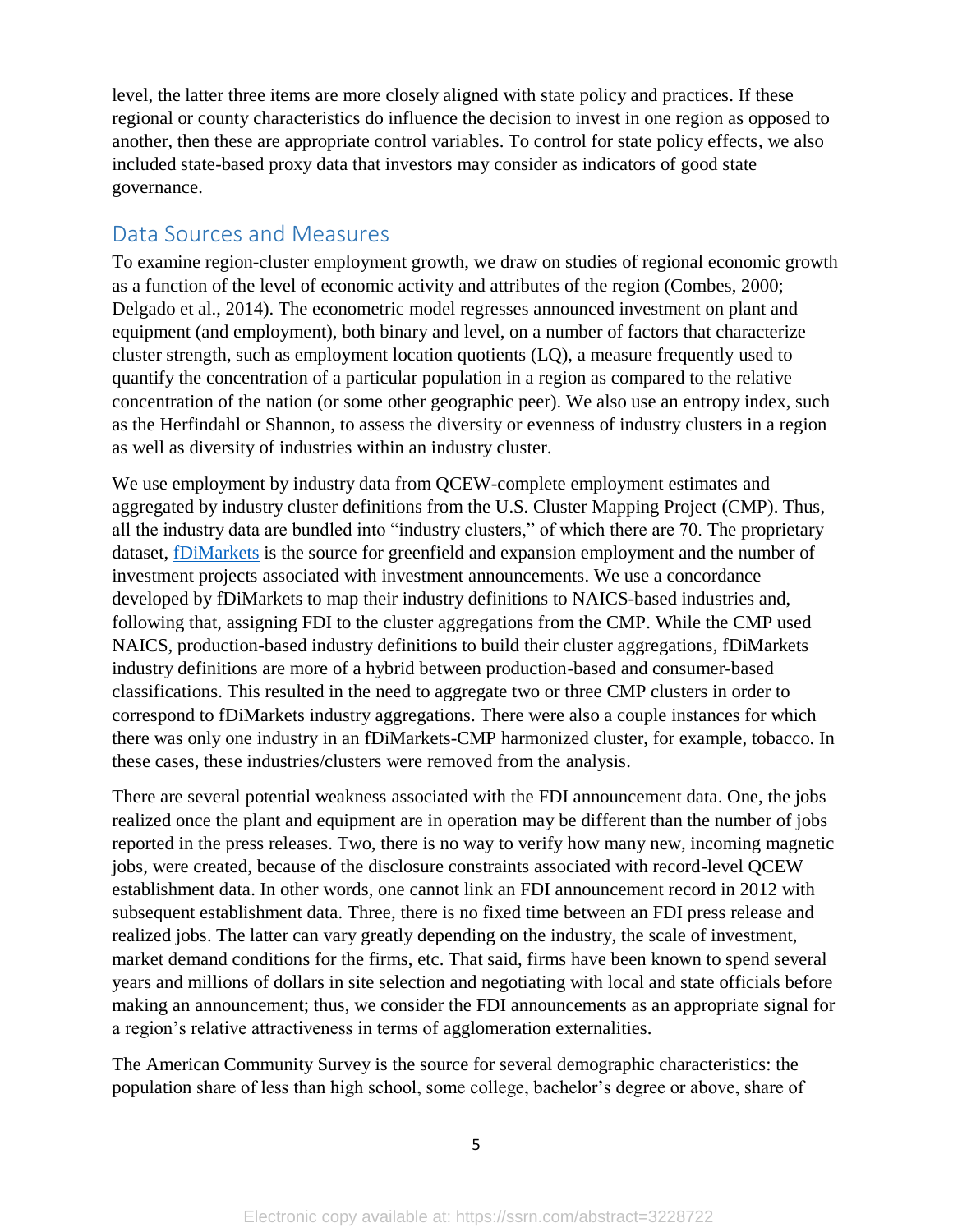prime working ages (25 - 44) as well as mean travel time to workplace. The number of STEM graduates from the county is sourced from IPEDS at the National Center for Education Statistics. The Bureau of Labor Statistics is the source for county unemployment rate and the average hourly wage in manufacturing. County-level 2016 cost of living index – COLI and the transportation cost of living – is sourced from the Council For Community and Economic Research. Interstate lane miles by county – for 2015 – is from the U.S. Department of Transportation. Cost of electricity for industrial use – 2007-2014 – is from the U.S. Department of Energy. The Tax Foundation is the source for many "good governance" indicators: state business tax climate index (2015), state & local taxes per capita (2012), state & local tax as a percent of state income (2012) and the percentage of public pension plans that are funded (2014). Standard & Poors is the source for state credit ratings (2004-2016), another state good governance proxy. Venture capital data was obtained from Thompson Reuters. The source for university knowledge spillovers is Zheng and Slaper (2016).

The unit of analysis is U.S. county and industry cluster. While some FDI projects could be considered "local" – for example real estate development or consumer banking branches – in contrast to traded industries for which the market generally extends beyond the region, the vast majority of FDI announcements are for traded industries and we consider only traded industry clusters. We collected nine years of FDI data from 2007 to 2015 and grouped them into three time intervals of equal length. FDI data by county tends to be sparse. This is especially true of fDiMarkets data in the early to mid-part of the first decade of the 2000s when the company was refining its method and data collection technologies. Thus providing the rationale for using a pseudo-panel model and data for three periods. Of the 30,774 FDI announced projects, or events, in the U.S. over this time period, 20,632 were in the relevant traded industries.

There are 243,698 county by industry cluster observations for the 2007 to 2015 time period, implying that the average county has about 27 traded industry clusters. Around 40 percent of those county-industry clusters are sufficiently concentrated to be considered an MAR cluster in the "cluster development strategy" sense. That is, an above national average concentration of related industries that tend to benefit from economies of agglomeration. In other words, there are about 40 percent of county-by-industry-cluster observations that are, on a relative basis, "true" MAR clusters with LQs above 1.2. Of these MAR clusters, around 14 percent are hightechnology industries.

County-by-industry-clusters can have multiple projects or FDI attraction events over the time period. As a result, the number of county-by-industry-clusters that recorded FDI employment announcements is whittled down to 8,194. The average number of jobs per FDI announcement is 190, but each FDI project or event can range from one new job to over 8,000. For an example of the latter, the IT sector in Travis County, Texas, as in Austin, attracted 8,000 new workers based on an FDI announcement.

While the main data source for the explanatory variables is QCEW data by industry, how these data are operationalized to provide measures of regional agglomeration and industry structure warrant discussion. It is to how cluster concentration/specialization and balance/evenness/diversity are measured we turn our attention.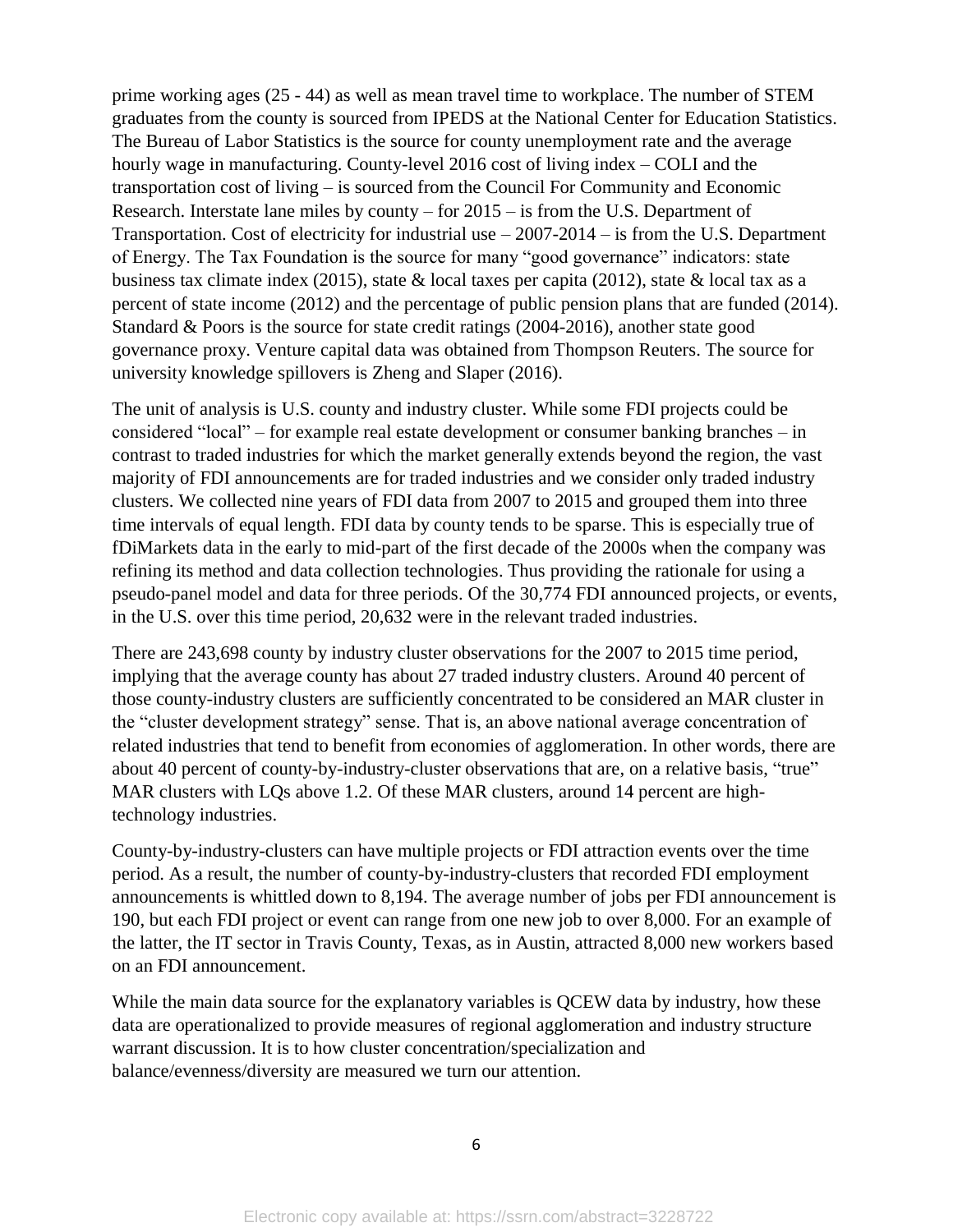There is a wide variation in terms for cluster concentration/specialization. For example, farming regions and regions endowed with natural resources tend to have very high employment concentration in specialized sectors. On the other hand, high-tech clusters, especially the ones associated with FDI – for example, Travis County, Texas – tend to have a more diversified economy and industrial profile.

We use a common entropy measure – The Shannon Evenness Index – to assess the degree to which a region's industry clusters are even/diversified or uneven. Expressed differently, how balanced or diversified is the portfolio of industry clusters in the region. The variable, *sei\_clst*, is expressed as a zero, perfect unevenness, if there is only one industry in the region whereas 1 denotes a perfect balance among industry clusters. For region *g*, the SEI for an industry cluster is:

$$
sei\_clst_g = \frac{\sum_{cl=1}^{n} p_g^{cl} * \ln(p_g^{cl})}{\ln(n_g)}
$$

Where *cl* is the industry cluster and *n* is the number of industry clusters present in the region.

Industry cluster strength, or specialization, is operationalized using two variables derived from the location quotient for region  $g$ , namely,  $lq_{clst}$ , and the binary threshold, and,  $lq$  bin, to signal that the region has a substantial specialization in industry cluster *cl*.

$$
lq_{\text{--}}clst = \frac{P_g^{cl}}{p_{US}^{cl}}; \ \ lq_{\text{--}}bin = lq_{\text{--}}clst \ge 1.2
$$

The three measures discussed above are related to how even/diverse industry clusters are among themselves. These are measures "outside" a particular industry cluster. The following two measures address the balance, evenness or industry specialization within a cluster. As discussed above, the concern is the degree to which an industry cluster in region *g* has the same relative concentration of industries as the nation. Does an industry cluster that is dominated by one particular industry in that cluster yield the same magnetic attraction as an industry cluster that is more balanced? Does a wider complement of industries influence investment decisions?

We first measured within cluster evenness in the same fashion as outside cluster evenness, which is to say, applying the Shannon Evenness Index to industries within a cluster. The measure *sei\_ind* is operationalized in a similar fashion for industries within cluster *cl* in region *g*:

$$
sei\_ind_g^{cl} = \frac{\sum_{i=1}^{n_g,cl} p_i^{g,cl} * \ln(p_i^{g,cl})}{\ln(n^{g,cl})}
$$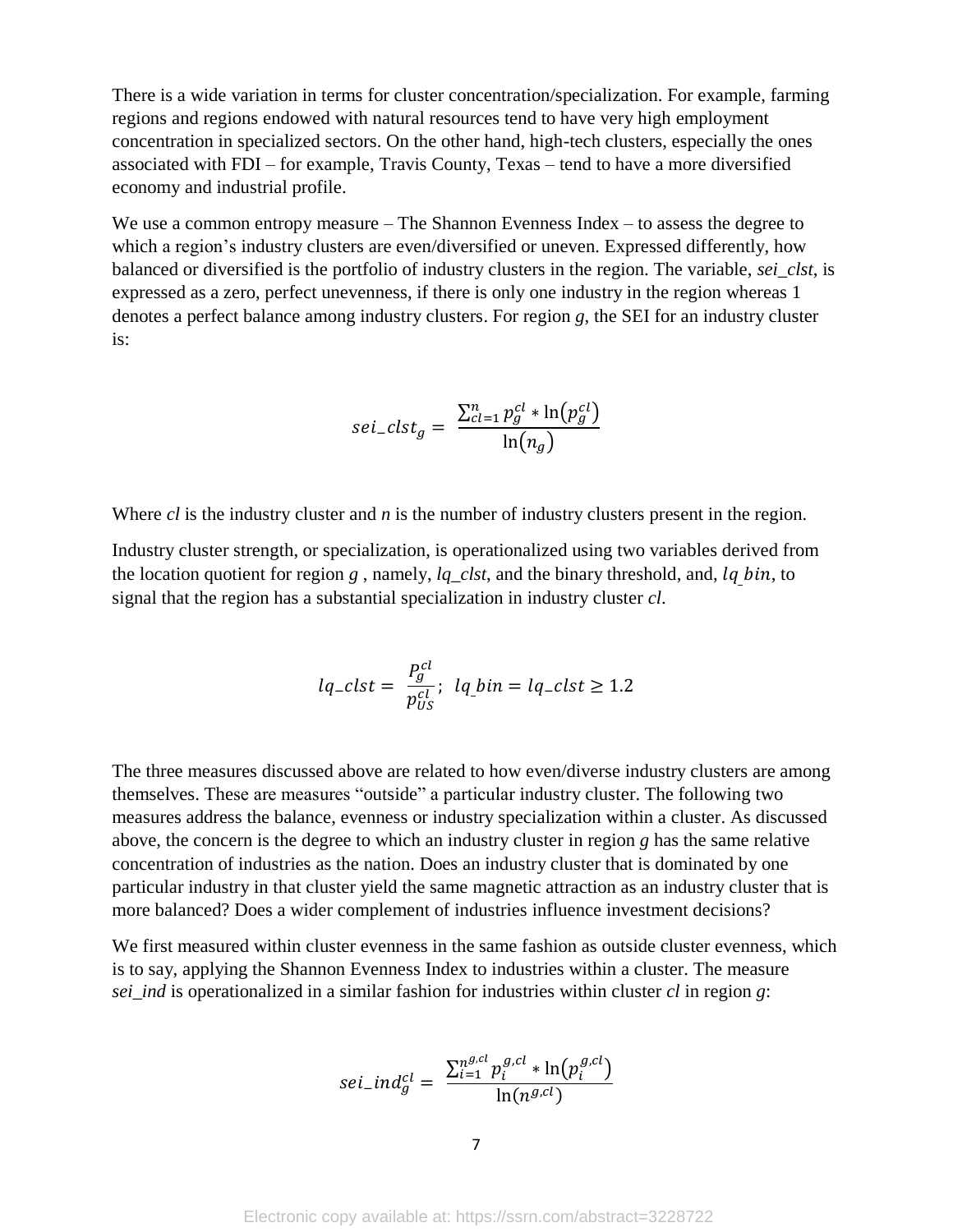While the SEI can provide a general sense of the balance of industries as a whole, even as a whole compared to the national average SEI, it does not provide an indication as to the nature of the imbalance: one hyper-specialized industry or two strongly specialized industries, etc. As result, we dropped this measure of evenness from the analysis and created a new measure in its place.

We developed a specialization, or imbalance, measure that provides a glimpse into the how the industry concentrations deviate from the national averages. The measure uses location quotients and sums up the absolute difference between the region's industries and the national LQ for those industries, which is, by definition, 1. The measure for within-cluster imbalance, or specialization, *clst\_bal1*, is:

$$
clst\_bal1 = \frac{\sum_{i=1}^{n_g,cl} |LQ_i^{g,cl} - 1|}{n^{g,cl}}
$$

Finally, to conclude the discussion about data and measures, we reference the source for nonobvious measures that may have required special treatment or explanation. What, for example, constitutes a high-tech industry, high-tech employment or high-tech occupations? These definitions are based upon research conducted by the Bureau of Labor Statistics and which serves as the foundation that the Indiana Business Research Center used for the Innovation Index 2.0 as documented in *Driving Regional Innovation* (2016).

The summary statistics for the dependent and explanatory variables are presented in Table 1.

- - - - - - - - - - - - - - - - - - - - - - - - - - -

TABLE 1 ABOUT HERE

- - - - - - - - - - - - - - - - - - - - - - - - - - -

## Empirical Method and Results

Our empirical strategy is straightforward. We first adopted a simple regression model using pooled data from all years that regresses announced FDI-related employment on industry cluster employment and a number of factors that we considered, as well as the interactions of those factors. In addition to FDI employment, we used the same set of explanatory variables to examine how they affect the likelihood of receiving FDI as well as the number of FDI projects. A logit model was used to assess the likelihood of receiving investment and a negative binomial model was used to assess the frequency of investment counts. There are many more zeros, or null events, in the FDI data and as a result the data are still highly skewed. This motivated the authors to use the negative binomial model to complement the other models.

Finally, we pursued an pseudo-panel model to identify the source of variation – that is, is it the change of cluster characteristics over time or the regional differential in clusters – that contributes to the variation in FDI level. We constructed the panel in two ways. One way is in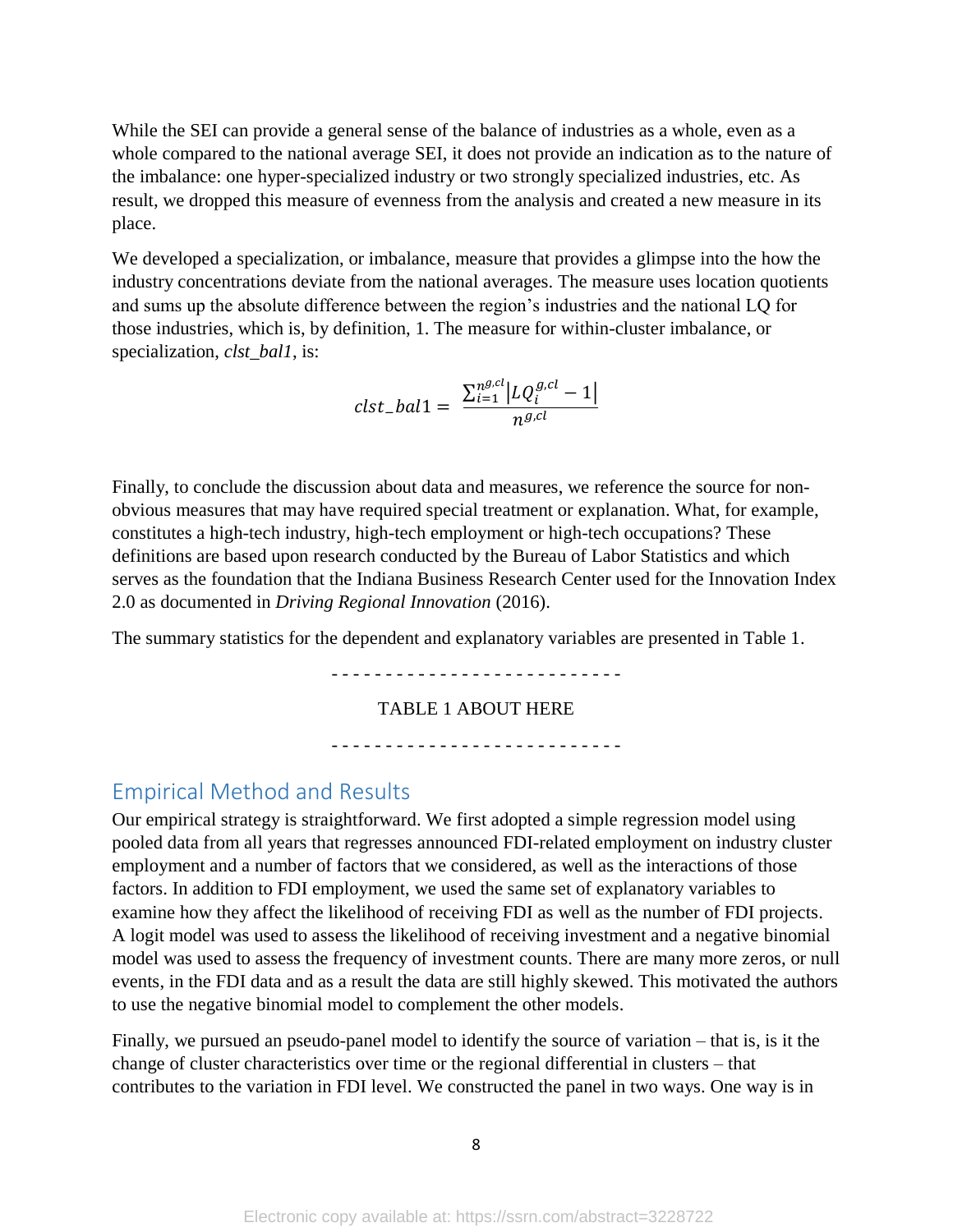the dimension of space  $\times$  time  $((i,t)$ , where *i* is a county-industry-cluster and *t* is a time period) and the other is in space  $\times$  cluster  $((i,j))$ , where *i* is a county and *j* is an industry cluster).

For such a panel study, two types models are commonly examined: fixed effects (FE) and random effects (RE) models. We also estimated the FE model via both within-estimator (WE) and between-estimator (BE). This allows one to evaluate the association between explanatory and dependent variables along each dimensional space.

As noted above, the authors explored several modeling strategies, including OLS, pseudo-panel, logit and negative binomial procedures. The results, explained variation, the coefficients and significance of the explanatory variables, are all similar, but vary because the different modeling strategies use different dependent variables. First, we discuss the results from the OLS model using industry cluster employment as the dependent variable. Following that, we briefly present the results from the logit and negative binomial models. The results of the preferred models for OLS, logit and negative binomial are presented in Table 2 in columns 1, 2 and 3 respectively. Table 3 reports the pseudo-panel models.

- - - - - - - - - - - - - - - - - - - - - - - - - - -

#### TABLE 2 ABOUT HERE

The main focus for the OLS model – Model  $1 -$  is attracting FDI investment and its concomitant employment. The OLS model used the log form of the FDI employment level for an industry cluster for all U.S. counties. Our first hypothesis is confirmed. Investment in a region (county) as measured by additional employment attributed to greenfield or expansion FDI is strongly positively associated with total cluster employment (*ln(clstemp))*. The larger the absolute size of an industrial cluster, the greater the magnetic attraction of FDI related employment. The coefficient estimate 0.256 suggests that a 1 percent increase in industrial cluster employment is associated with nearly 30 percent increase in FDI employment, i.e., (exp(0.256)-1). That said, the marginal effect is higher for non-high-tech clusters, in comparison to high-tech clusters, as evidenced by the negative coefficient estimate of the interaction term of high-tech and industry cluster employment *(htflag x ln(clstemp)).*

Also in evidence is that MAR clusters," that is, the presence of relatively high concentration of an industry cluster – recall that "industry cluster" is simply a definitional term similar to "industry sector" and does not indicate the presence of a high concentration of cluster employment – is also positively associated with the binary variable industry clusters with an LQ of greater than 1.2 (*lq\_bin*). Low concentration industry clusters, that is, a relatively weak presence of an industry cluster aggregate employment in a region, can have a negative effect on attracting FDI employment, as implied by the negative coefficient for the log of an industry cluster LQ (*lnlq\_clst*). Considering that a vast majority of counties have an LQ of below one (1) for most a county' industry clusters, this result is not surprising. Moreover, the interaction term for an MAR cluster (*lq\_bin*) and industry cluster LQ (*lnlq\_clst*) is also positive, corroborating the evidence that specialization in an industry cluster serves as a magnet for FDI related employment.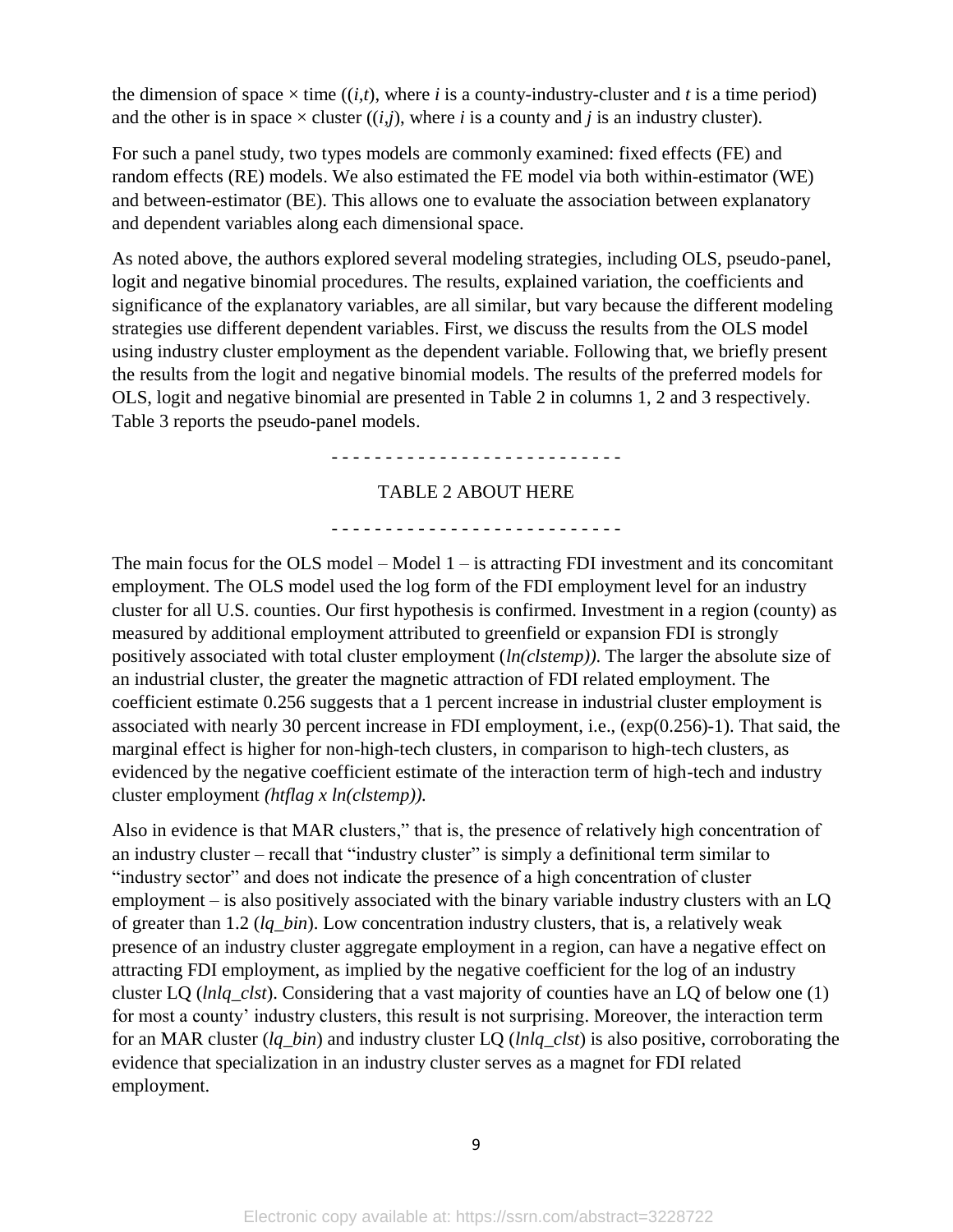Industry cluster diversity, or evenness, in a county is negatively associated with an increase in FDI related employment. That is, those regions that specialize in one or two industry clusters are less diversified and tend to receive more FDI related employment. This effect, however, is mainly driven by high-tech clusters, based on high-tech and SEI interaction (*htflag x sei\_clst*). The positive coefficient for the binary variable for high-tech clusters would indicate that, in general, high-tech industry clusters tend to gain more FDI related employment than non-hightech clusters (*htflag*).

Within industry cluster diversity, as measured by *ln(clst\_bal1)*, a measure of imbalance within the industries that make up an industry cluster, relative to the U.S., would indicate that specialization within a cluster is positive, as the coefficient for imbalance in positive and statistically significant. However, this effect is offset by the negative effect from the interaction term for high-tech and imbalance (*htflag x ln(clst\_bal1)*, suggesting that industries in high-tech industry clusters appear to benefit from a more balanced industrial profile within a cluster for attracting FDI employment. Conversely, industry clusters that are not high-tech would not be penalized for the lack of within cluster diversity or evenness.

Leaving the magnetic benefits of agglomeration aside, there are several regional characteristics that may also influence attracting FDI employment, irrespective of whether site selectors and prospective investors consider them important. The cost of living (for transportation), for example, changes sign and loses statistical significance once state-level characteristics are considered. The results for level of educational attainment is also ambiguous. The presence of universities graduating STEM degree holders is somewhat positive, indicating that the presence of a robust educational system may positively influence FDI decisions. The presence of prime working age adults is strongly positive and statistically significant. That, combined with higher unemployment rates, would indicate that FDI decision makers are interested in locations with abundant labor. (Higher average wage for manufacturing employment, a signal for a tight labor market, was not significant.) The presence of any venture capital flowing into the region was negative, yet high levels of venture capital are positive. Interpreting the mean travel time to work is difficult. Increases in mean travel time may indicate congestion in cities, a negative. On the other hand, long commutes from one rural county to another or from one exurb to another may indicate a degree of labor flexibility and a larger labor shed from which to draw talent.

We also included state cost and policy characteristics, such as electricity cost and tax burden measures, into the models, in the consideration that these would influence the decision making of whether to invest in a region. It appears that only electricity cost has a strong association with FDI employment – 1 percent increase in electricity cost is associated with 26 percent decrease in the employment. Of the several measures for good state governance, business conditions and taxes, only state and local taxes appear to have an influence.

The above variables taken together weakly explain the variation of greenfield and expansion FDI-related employment. The overall fit of the OLS model suggests that 16 percent of variation is explained. This result is not entirely different from the pseudo R-square results from the logit and negative binomial models of 0.220 and 0.173 respectively. We now turn the attention to the explanatory variables in those models.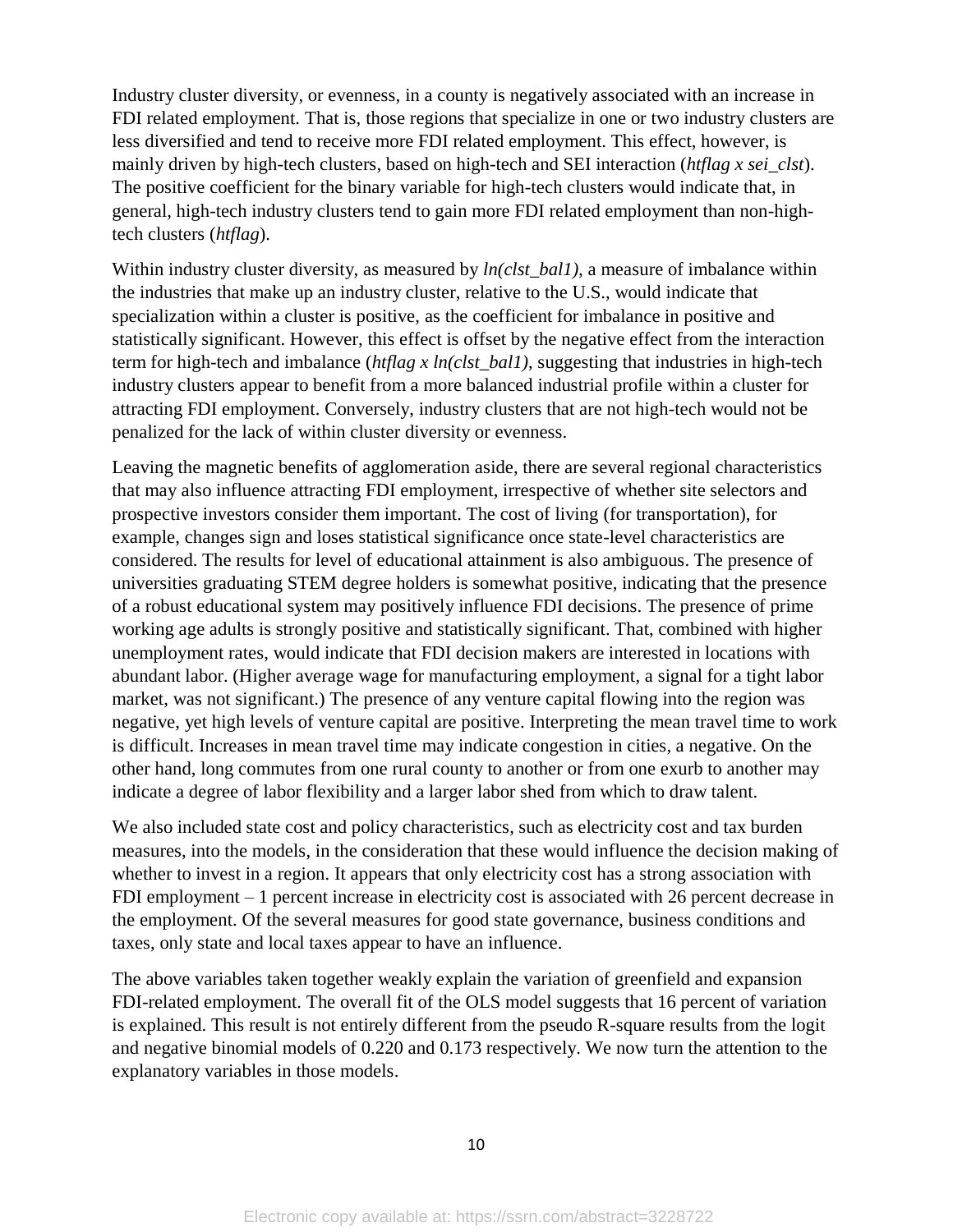Using a logit model, we estimated the odds of attracting FDI projects – all projects, whether large or small are counted the same – based on the same variables in the OLS model. The signs and statistical significance for the absolute size of cluster employment, within cluster specialization and high-tech are similar to that of the OLS. Where the results diverge are the relative measures of cluster strength, or specialization. Neither the variable indicating the presence of an MAR cluster (*ln\_bin*) nor the relative concentration of a cluster (*lnlq\_clst*) are statistically significant. The odds of attracting FDI projects also does not seem to depend on the interplay between the size of the industry cluster and whether the cluster in the region is hightech or not. For the logit model, educational attainment emerges as a factor in increasing the chances of attracting FDI projects. A higher proportion of the population without a high school degree reduces the chances while the greater proportion of a region's population with a bachelor's degree or higher increases the odds of attracting FDI projects.

The scale of a region as measured by total county employment emerges as increasing the odds of attracting FDI projects, as does relative proximity to university research and development expenditures, as measured by university knowledge spillovers within 50 miles of universities. Mean travel time reduces a region's chances, while one measure for infrastructure availability, Interstate lane miles per capita, increases a region's attractiveness. Finally, in terms of good governance measures, a state's credit rating positively influences a region's chances for attracting FDI projects.

In addition to FDI employment and the likelihood of receiving FDI projects, the number of FDI projects using a negative binomial model were considered, Model 3 in Table 2. Overall, these results were more congruous to the OLS results in both coefficient, sign and significance. The high-tech and cluster employment interaction term was not statistically significant, unlike the OLS employment model, but then, the number of projects and the number of new workers associated with those projects can deviate considerably. In contrast to the OLS model, the hightech and county industry cluster evenness/diversity interaction term lost its significance. The cost of living is positively related to the number of project, contrary to expectations. The only educational attainment measure with statistical significance is for some college, and then it has a negative sign, contrary to expectations. Also contrary to expectations is the sign for the proximity to university R&D, while the number of STEM degrees graduates from intuitions in the region is positively related to the number of projects a region attracted. Interstate lane miles per capita is, oddly, negative while the mean travel time is positively related to the number of FDI projects attracted. As for state characteristics, higher electricity costs are associated with fewer FDI projects, but, contrary to expectations, both state and local taxes per capita and the ratio of state pension plans that are funded are marginally negative (and significant). That said, a good business climate is positively associated with attracting FDI projects.

Attention is turned to the results of the pseudo-panel model, reported in Table 3.

- - - - - - - - - - - - - - - - - - - - - - - - - - -

#### TABLE 3 ABOUT HERE

- - - - - - - - - - - - - - - - - - - - - - - - - - -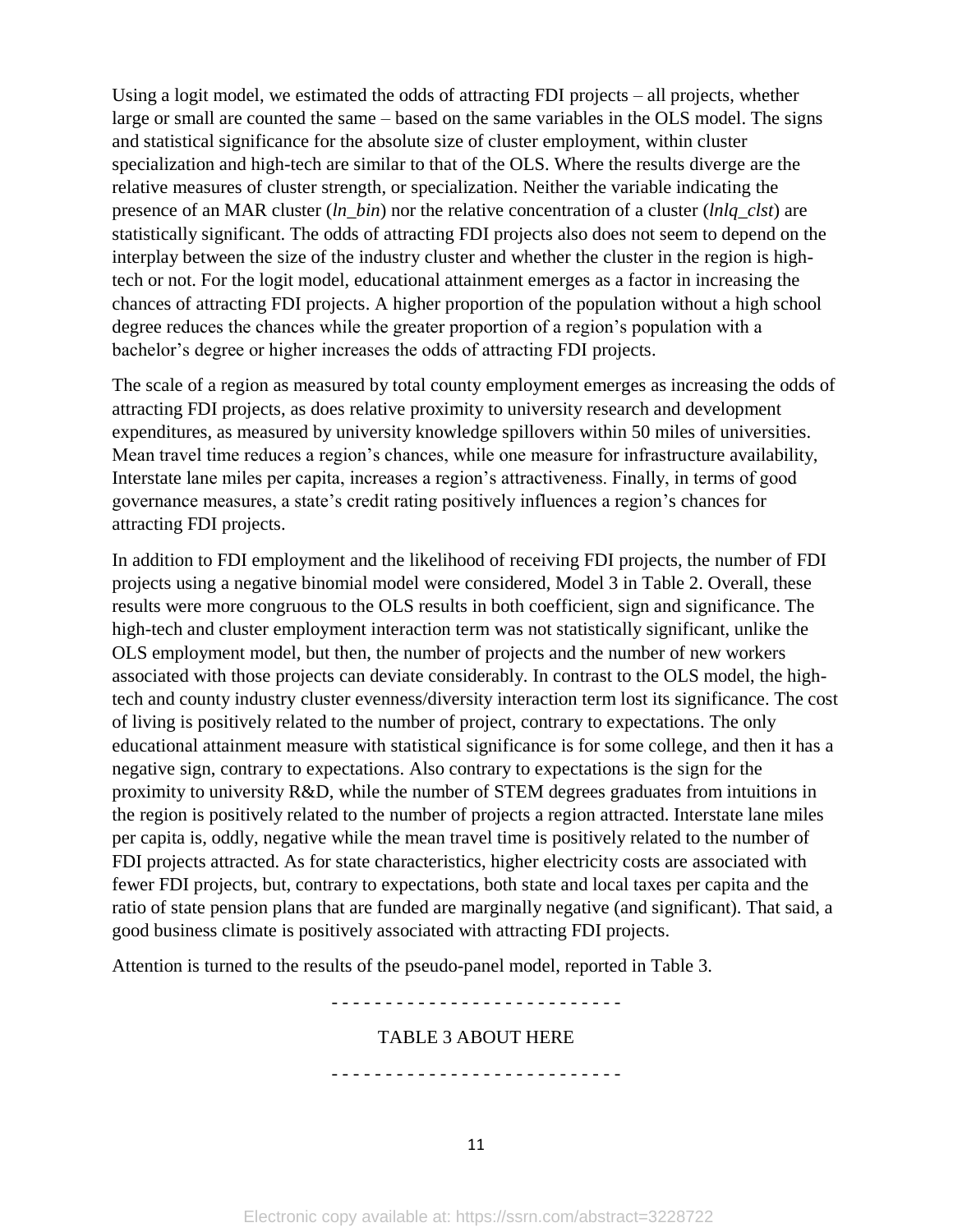The results of WE in panel I shows that the across-time variation of most of the explanatory variables are not significantly associated with FDI employment, with a few exceptions. The sectors that have higher rates of unemployment (*unempr*) would attract more FDI employment, but so would regions that have grown more highly educated workers (*somecllg* and *baab*). On the other hand, large high-tech clusters (*htflag x lnclsemp*) and regions with more prime working age populations (*prime*) may reduce the inflow of FDI employment over time. That said, the overall fit of the WE model is rather poor, suggesting that time variation is an insignificant source in explaining FDI employment attraction. This leads to the conclusion that the explanatory power of the characteristics associated with attracting FDI employment is not associated with the time dimension, but rather is explained by the cross-sectional variation across the industry cluster space. The results of BE in panel I confirms this conclusion. Although the over-identifying restriction test shows that the RE model might be a better choice over FE models, the coefficient estimates between BE and RE are very close to each other, and their directions – the sign and significance of the coefficients – are also consistent with the OLS.

Panel II eliminates the time dimension in order to assess the differential in geographic and industry cluster space. It is not surprising that the marginal effects from industry cluster-specific characteristics are much stronger (highly significant and larger) than those from region-specific characteristics in WE model that eliminates regional characteristics. The results from BE model are similar to the BE and RE models in panel I. One then concludes that industry cluster effects are more dominate than regional characteristics for FDI location decisions.

In summary, the results of the models are largely consistent both in terms of explanatory variables and explained variation.

## Discussion and Conclusion

Whether site selectors or the corporate decision makers are aware of it or not – and based on surveys of site selectors the benefits of the economies of agglomeration are not "important considerations" – the location of FDI projects decision align with the benefits of MAR clusters.

Our findings comport with the regional economic development strategies to focus on industry cluster-based programs to emphasize the competitive benefits of industry specialization, and the associated aspects of established supply chains and a workforce aligned with the needs of related industries. Indeed, FDI decision makers appear to be aware that "there is something in the air" and place their investment dollars accordingly.

While the variation in FDI location is not greatly explained by industry cluster specialization, we have found that MAR clusters do magnetically attract incoming investment into counties and that the type of industry cluster – high-tech versus not high-tech – may dictate whether a region needs to have a balanced, diversified cluster or if specialization in one particular industry within a cluster can be sufficient to attract FDI.

Our finding also indicate that certain regional or state characteristics may be important in attracting FDI. Electricity costs appear to weigh heavily on the scale of the FDI decision. Educational attainment registered as somewhat ambiguous, but FDI decisions in this regard may relate to the scale and nature of the facility activity—small high-tech may not consider this an

<sup>12</sup>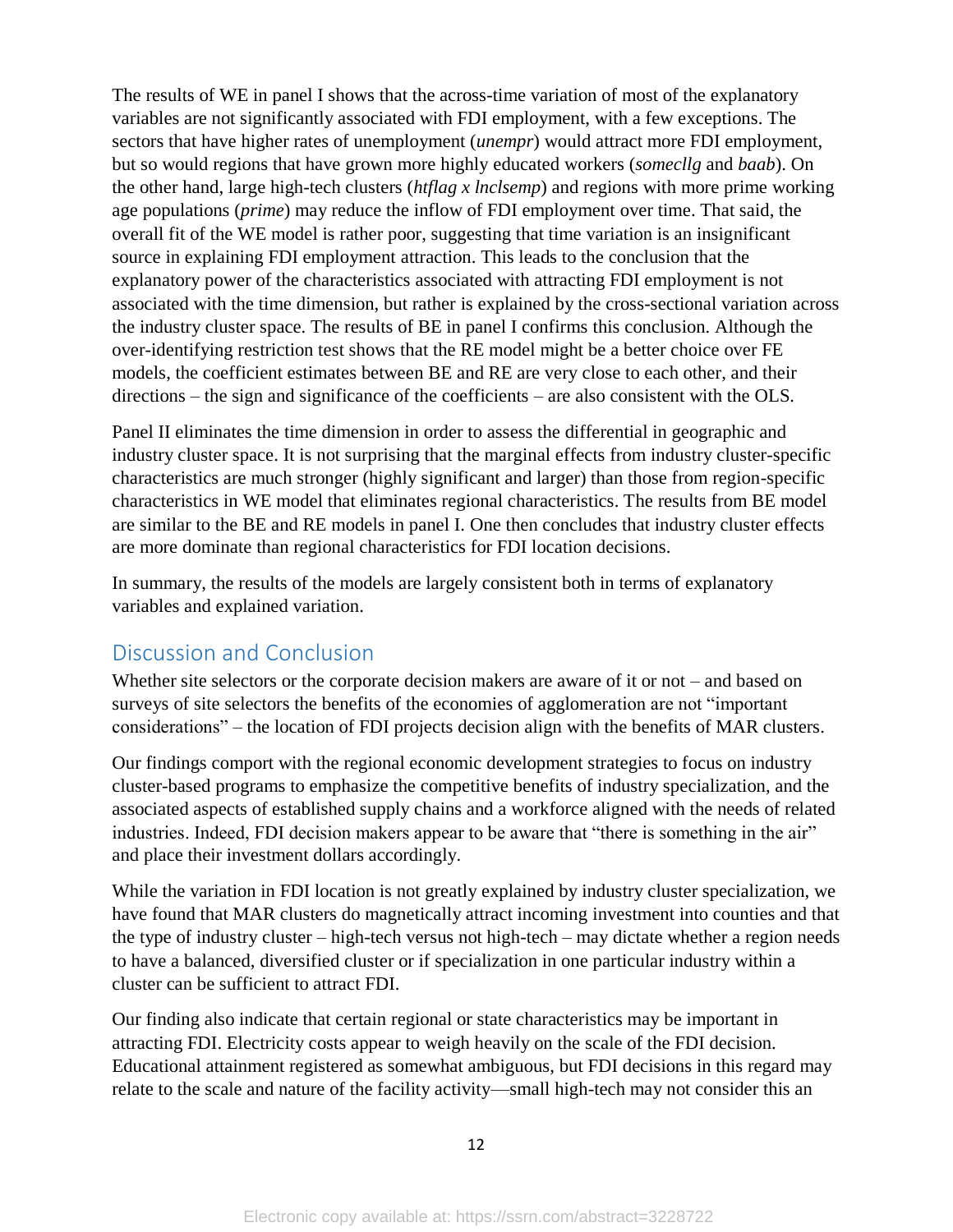important consideration but for a 2,000 person manufacturing plant, it is critical. A "flexible" labor market may be an important consideration when considering the scale of a facility: higher unemployment, a larger share of prime working age population and longer travel time to work may indicate sufficient slack in the labor shed to induce larger facilities to locate in a region. A state's higher credit score may indicate the ability of a state government to negotiate favorable terms to the firm to negotiate tax breaks or worker training and retention incentives. Without more granular, case specific information, these statements are nothing more than hypotheses, but based on our findings, credible research paths to explore.

Absent consistent data for site availability or deal specific details on the incentives – tax reduction benefits or worker hiring and training inducements – to locate in a particular region/county, the data on FDI location decisions would indicate that agglomeration economies, lower electricity costs and good state governance conditions drive where greenfield investment and expansions occur.

In summary, we have tested and found valid the claims that the economies of agglomeration serve as one inducement, among several considerations, for firms to locate in one region as opposed to another. Moreover, these economies of agglomeration are associated with the absolute scale of the agglomerated firms, rather than the relative concentration of those firms within a region. We have also found that a firm within an industrial class may be attracted to regions with other firms of just the same industrial class (not high-tech, i.e.), in contrast to a type of firm seeking a region with several complementary, related firms within a cluster. Finally, we have found several important regional and state characteristics that appear to have motivated FDI decisions. Economic development practitioners, take note.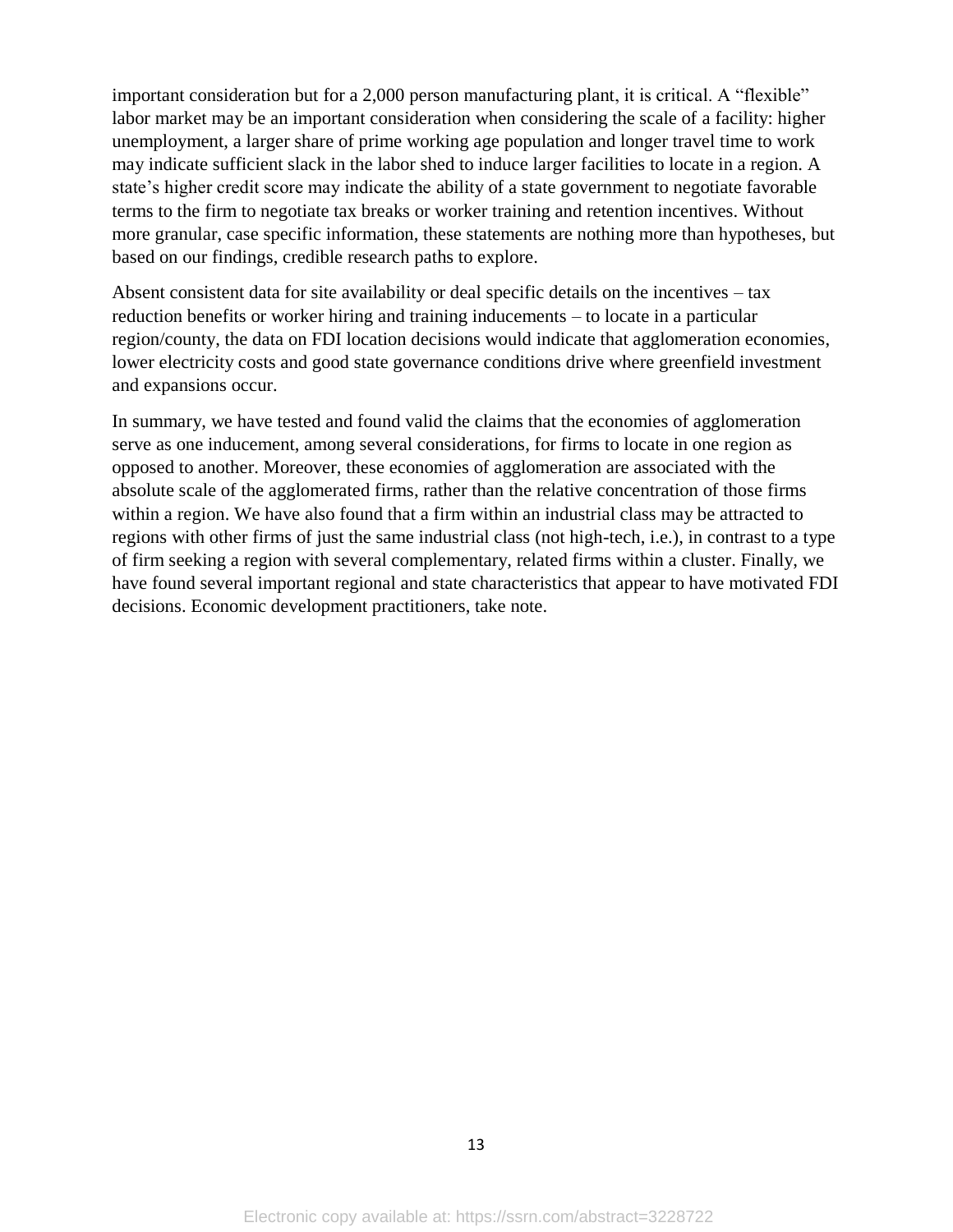## References

- Andersson, F., Burgess, S., & Lane, J. I. (2007). Cities, matching and the productivity gains of agglomeration. *Journal of Urban Economics, 61*(1), 112-128.
- Arrow, J. (1962). The economic implications of learning by doing. *Review of Economic Studies, 29*(3), 155–173.
- Carlino, G. A., Chatterjee, S., & Hunt, R. M. (2007). Urban density and the rate of invention. *Journal of Urban Economics, 61*(3), 389-419.
- Combes, P. P. (2000). Economic structure and local growth: France, 1984–1993. *Journal of Urban Economics*, *47*(3), 329-355.
- De Groot, H. L., Poot, J., & Smit, M. (2010). Agglomeration, innovation and regional development: Theoretical perspectives and meta-analysis. In R. Capello & P. Nijkamp (Eds.), *Handbook of regional growth and development theories* (pp. 256-281). Northampton, MA: Edward Elgar Publishing.
- Delgado, M., Porter, M. E., & Stern, S. (2014). Clusters, convergence, and economic performance. *Research Policy*, *43*(10), 1785-1799.
- Delgado, M., Porter, M. E., & Stern, S. (2016). Defining clusters of related industries. *Journal of Economic Geography, 16*(1), 1-38.
- Delgado, M., & Zeuli, K. (2016). Clusters and regional performance: Implications for inner cities. *Economic Development Quarterly, 30*(2), 117-136.
- Duranton, G., & Overman, H. G. (2005). Testing for localization using micro-geographic data. *The Review of Economic Studies, 72*(4), 1077-1106.
- Ellison, G., & Glaeser, E. L. (1997). Geographic concentration in US manufacturing industries: a dartboard approach. *Journal of Political Economy, 105*(5), 889-927.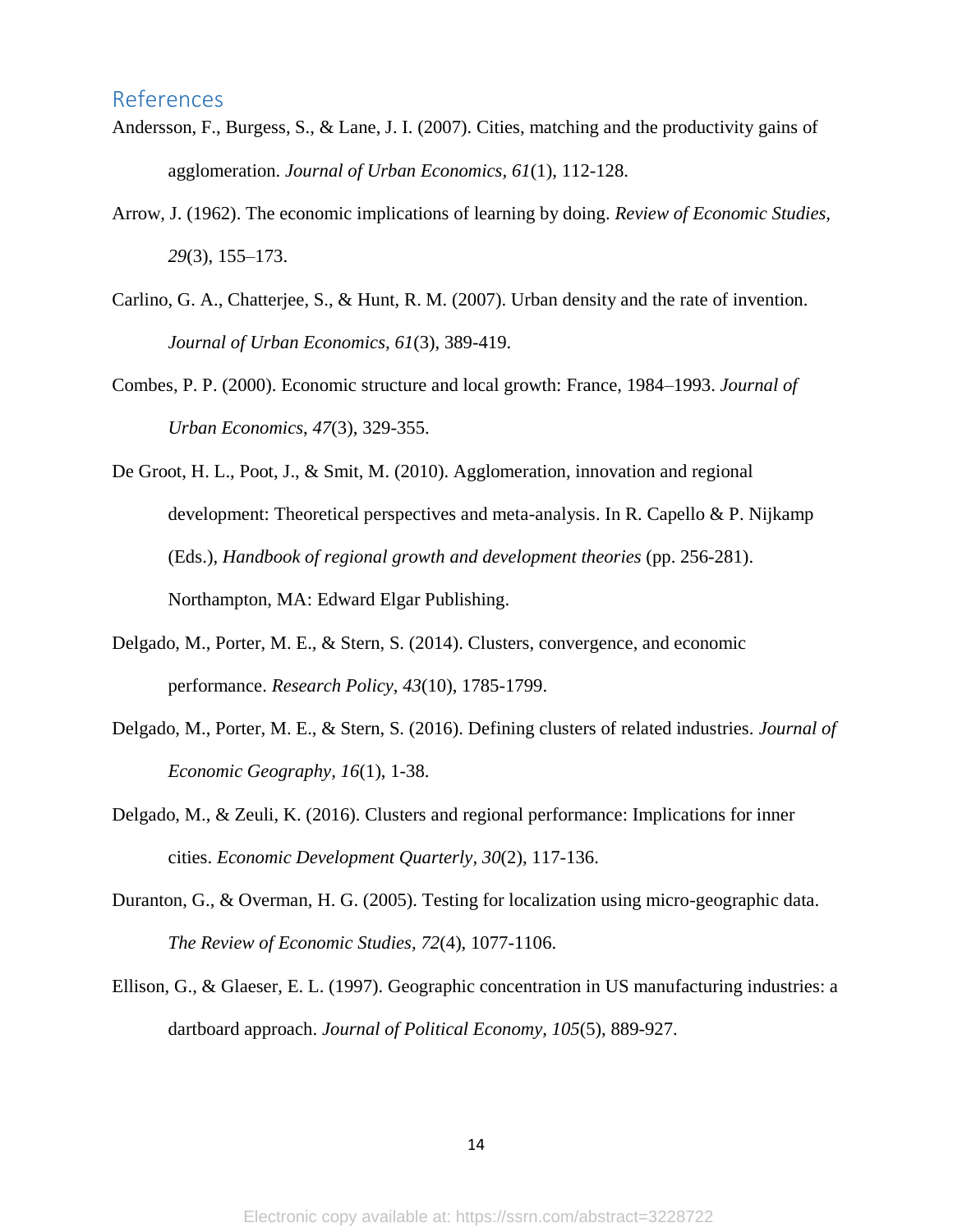- Fang, L. (2015). Do clusters encourage innovation? A meta-analysis. *Journal of Planning Literature, 30*(3), 239-260.
- Frenken, K., Van Oort, F., & Verburg, T. (2007). Related variety, unrelated variety and regional economic growth. *Regional studies, 41*(5), 685-697.
- Henderson, V. (1997). Externalities and industrial development. *Journal of Urban Economics*, *42*(3), 449-470.
- Indiana Business Research Center. (2016). *Driving regional innovation: The Innovation Index 2.0.* Bloomington, IN: Author. Retrieved from

<http://www.statsamerica.org/ii2/reports/Driving-Regional-Innovation.pdf>

International Economic Development Council. (2016). *A new standard: Achieving data excellence in economic development.* Washington, DC: Author. Retrieved from

Jacobs, J. (1969). *The economy of cities*. New York, NY: Vintage.

- Kemeny, T., & Storper, M. (2015). Is specialization good for regional economic development? *Regional Studies, 49*(6), 1003-1018.
- Ketels, C. H., & Memedovic, O. (2008). From clusters to cluster-based economic development. *International Journal of Technological Learning, Innovation and Development*, *1*(3), 375-392.
- Ketels, C. (2013). Cluster policy: A guide to the state of the debate. In P. Meusburger, J. Glückler, & M. el Meskioui (Eds.), *Knowledge and the economy* (pp. 249-269). Berlin: Springer.

Marshall, A. (1966). *Principles of economics* (8<sup>th</sup> ed.). London: Macmillan.

Neffke, F., Henning, M., & Boschma, R. (2011). How do regions diversify over time? Industry relatedness and the development of new growth paths in regions. *Economic Geography, 87*(3), 237-265.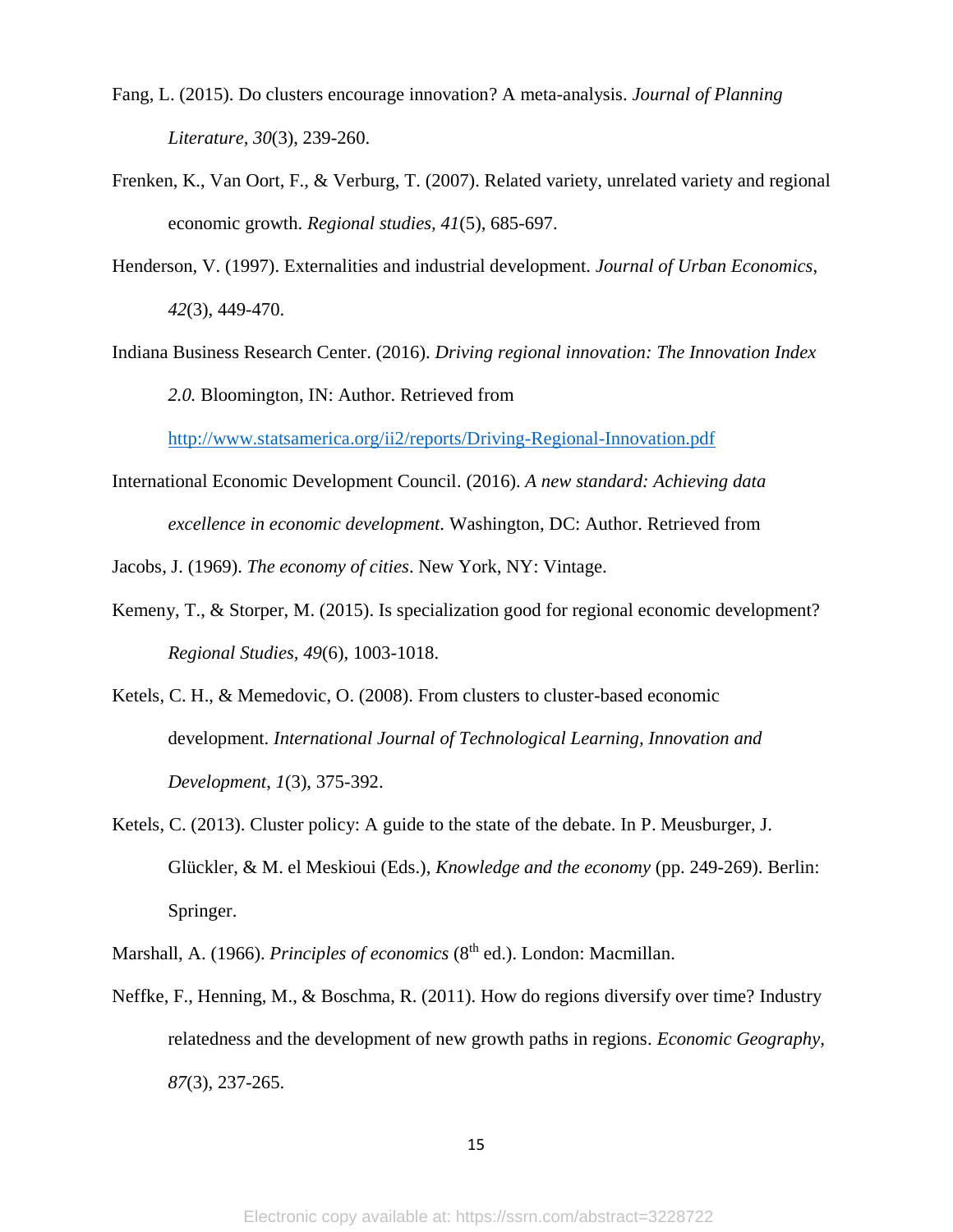- Porter, M. E. (1998). Clusters and competition: New agendas for companies, governments, and institutions. In M. E. Porter (Ed.), *On competition* (pp. 197–299). Boston, MA: Harvard Business School Press.
- Porter, M. E. (2003). The economic performance of regions. *Regional Studies 37*, 549–578.
- Porter, M. E. (2008). *On competition* (updated and expanded ed.). Boston, MA: Harvard Business School Press.
- Porter, M. E., & Ketels, C. (2009). Clusters and industrial districts: Common roots, different perspectives. In G. Becattini, M. Bellandi, & L. De Propris (Eds.), *Handbook of industrial districts* (pp. 172–186). Northampton, MA: Edward Elgar Publishing.
- Romer, P. M. (1986). Increasing returns and long-run growth. *Journal of Political Economy, 94*, 1002–1037.
- Zheng, P., & Slaper, T. F. (2016). University knowledge spillovers, geographic proximity and innovation: An analysis of patent filings across US counties. [Presentation]. *Paper presented at the 63th Annual North American Meetings of the Regional Science Association International. Minneapolis*, MN.

[https://papers.ssrn.com/sol3/papers.cfm?abstract\\_id=2857130](https://papers.ssrn.com/sol3/papers.cfm?abstract_id=2857130)

16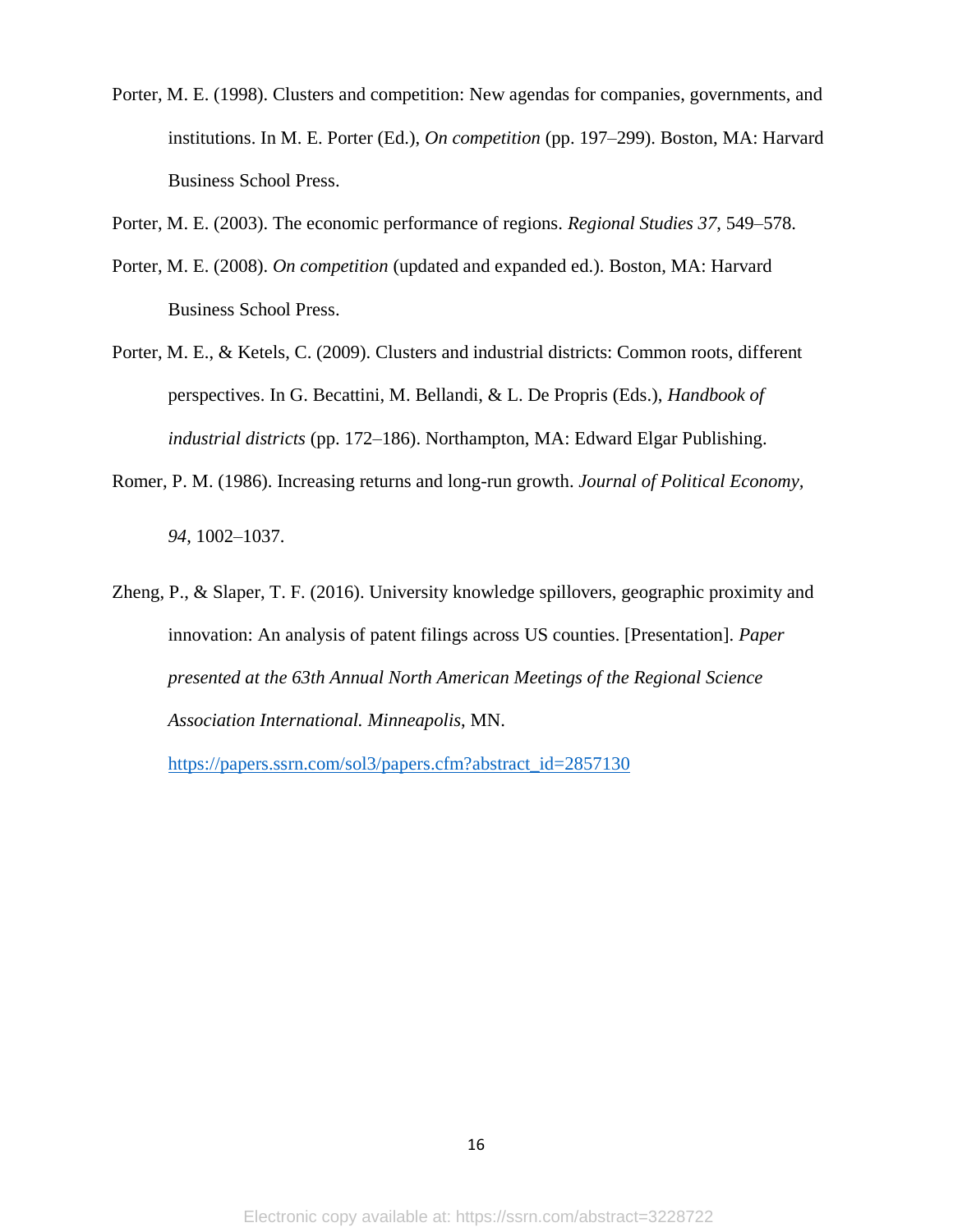## **Table 1: Summary statistics**

| <b>Description</b>                                                                                                                              | <b>Variable</b>  | $\mathbf N$        | <b>Mean</b>        | S.D.           | <b>Median</b>      | Min                      | <b>Max</b>       |
|-------------------------------------------------------------------------------------------------------------------------------------------------|------------------|--------------------|--------------------|----------------|--------------------|--------------------------|------------------|
| Dependent variables:                                                                                                                            |                  |                    |                    |                |                    |                          |                  |
| Log of total FDI employment                                                                                                                     | lnjobs_tot       | 8,172              | 4.366              | 1.298          | 4.317              | $\mathbf{0}$             | 9.018            |
| Receiving FDI $(0 \text{ or } 1)$                                                                                                               | fdi_bin          | 243,698            | 0.034              | 0.180          | $\theta$           | $\overline{0}$           | 1                |
| Total no. of FDI projects (discrete)<br>Cluster characteristics:                                                                                | projn_tot        | 8,172              | 2.509              | 6.296          | $\mathbf{1}$       | $\mathbf{1}$             | 234              |
| Log of total cluster employment                                                                                                                 | lnclstemp        | 243,698            | 4.425              | 1.764          | 4.202              | 1.609                    | 12.362           |
| County specific cluster diversity (Shannon<br>Evenness Index)                                                                                   | sei_clst         | 243,698            | 0.797              | 0.047          | 0.798              | 0.238                    | 1.221            |
| Within industry cluster imbalance (log of county<br>industry cluster score)                                                                     | lnclst_bal1      | 243,698            | 1.126              | 1.156          | 1.020              | $-5.657$                 | 7.435            |
| LQ $> = 1.2$ (0 or 1)                                                                                                                           | $lq_{bin}$       | 243,698            | 0.378              | 0.485          | $\overline{0}$     | $\overline{0}$           | 1                |
| Log of industry cluster LQ                                                                                                                      | $lnlq_c$ clst    | 243,698            | $-0.157$           | 1.473          | $-0.239$           | $-7.059$                 | 7.735            |
| High-tech cluster indentifier (0 or 1)                                                                                                          | htflag           | 243,698            | 0.192              | 0.394          | $\overline{0}$     | $\mathbf{0}$             | $\mathbf{1}$     |
| Human capital:<br>Population share of Less than high school (in<br>percentage)<br>Population share of some college education (in<br>percentage) | nohs<br>someclig | 243,698<br>243,698 | 2.214<br>29.137    | 0.957<br>4.978 | 2.049<br>29.146    | $\overline{0}$<br>10.169 | 14.612<br>49.020 |
| Population share of BA or above degrees (in                                                                                                     |                  |                    |                    |                |                    |                          |                  |
| percentage)<br>Log of population share of STEM graduates (log<br>of percentage)                                                                 | baab<br>lnstem   | 243,698<br>89,608  | 21.164<br>$-2.537$ | 9.365<br>1.420 | 18.734<br>$-2.463$ | 3.876<br>$-9.107$        | 72.186<br>2.032  |
| Others county characteristics:                                                                                                                  |                  |                    |                    |                |                    |                          |                  |
| <b>Transportation COLI</b>                                                                                                                      | coli_trsp        | 243,569            | 100.737            | 7.274          | 99.400             | 79.200                   | 145.900          |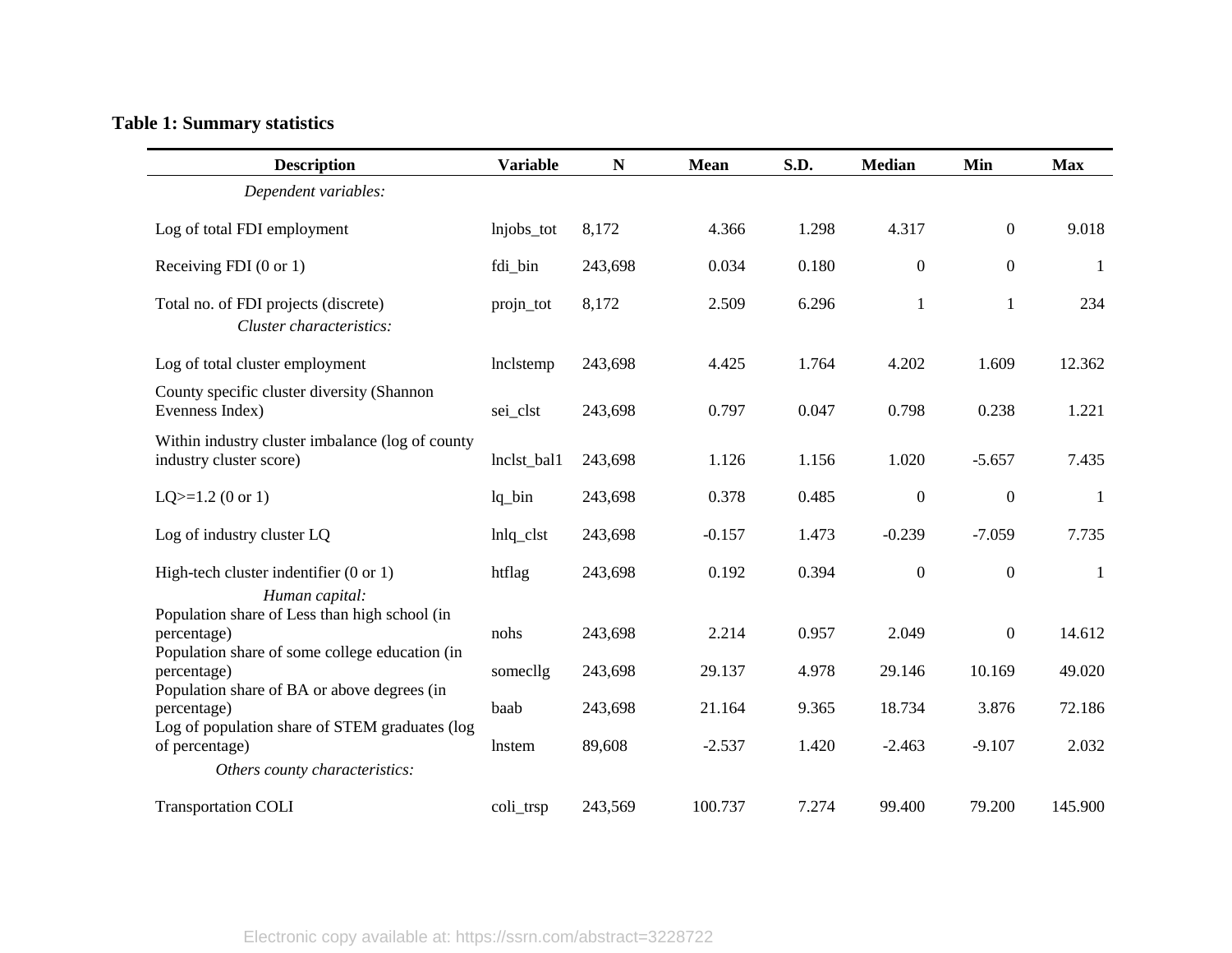## **Table 1: Summary statistics, continued**

| Population share of prime working ages (25 -                                   |                |         |          |         |                |                  |          |
|--------------------------------------------------------------------------------|----------------|---------|----------|---------|----------------|------------------|----------|
| 44) (in percentage)                                                            | prime          | 243,688 | 24.242   | 3.086   | 24.097         | $\overline{0}$   | 44.320   |
| Log of county total employment<br>Employment share in high-tech industries (in | lnctyemp       | 243,698 | 9.847    | 1.565   | 9.691          | 3.504            | 15.238   |
| percentage)                                                                    | htempr         | 243,667 | 3.564    | 3.060   | 2.771          | $\boldsymbol{0}$ | 76.449   |
| Unemployment rate (in percentage)                                              | unempr         | 243,667 | 7.249    | 2.517   | 6.914          | 1.466            | 28.350   |
| Average hourly wages in manufacturing                                          | ap             | 243,698 | 22.463   | 6.837   | 21.217         | 6.158            | 81.750   |
| Receiving VC $(0 \text{ or } 1)$                                               | $vc\_bin$      | 243,698 | 0.176    | 0.380   | $\overline{0}$ | $\mathbf{0}$     | -1       |
| Log of VC investment                                                           | lnvc           | 243,698 | 2.947    | 6.464   | $\overline{0}$ | $\boldsymbol{0}$ | 23.451   |
| Log of university knowledge spillovers at 50-<br>mile cutoff                   | $lnkspl_50$    | 128,958 | 3.154    | 0.770   | 3.169          | 0.757            | 5.456    |
| Mean travel time                                                               | meantravel     | 243,698 | 22.153   | 4.919   | 21.827         | 2.603            | 41.473   |
| Log of lane mile per capita<br>State characteristics:                          | <i>lnlnmil</i> | 243,698 | 7.908    | 0.641   | 7.873          | 4.570            | 10.939   |
| Log of electricity cost (cents/kilowatthour)                                   | lnelectr       | 243,698 | 1.883    | 0.221   | 1.838          | 1.411            | 3.322    |
| State business tax climate index for 2015                                      | buzclmt15      | 243,698 | 5.103    | 0.769   | 4.990          | 3.490            | 7.790    |
| Right to work identifier $(0 \text{ or } 1)$                                   | $r2w_{1}$ flag | 243,698 | 0.474    | 0.499   | $\overline{0}$ | $\boldsymbol{0}$ | 1        |
| State & local tax per capita                                                   | tb1            | 243,698 | 1321.343 | 503.666 | 1335.308       | 522.013          | 3138.619 |
| State & loccal tax as state income (in<br>percentage)                          | tb2            | 243,698 | 94.076   | 12.312  | 93             | 65               | 127      |
| Funded ratio of public pension plans (in<br>percentage)                        | ppf            | 243,698 | 77.481   | 15.875  | 79             | 41               | 107      |
| State credit rating scores                                                     | credit         | 243,698 | 6.639    | 1.315   | 7              | $\overline{2}$   | $8\,$    |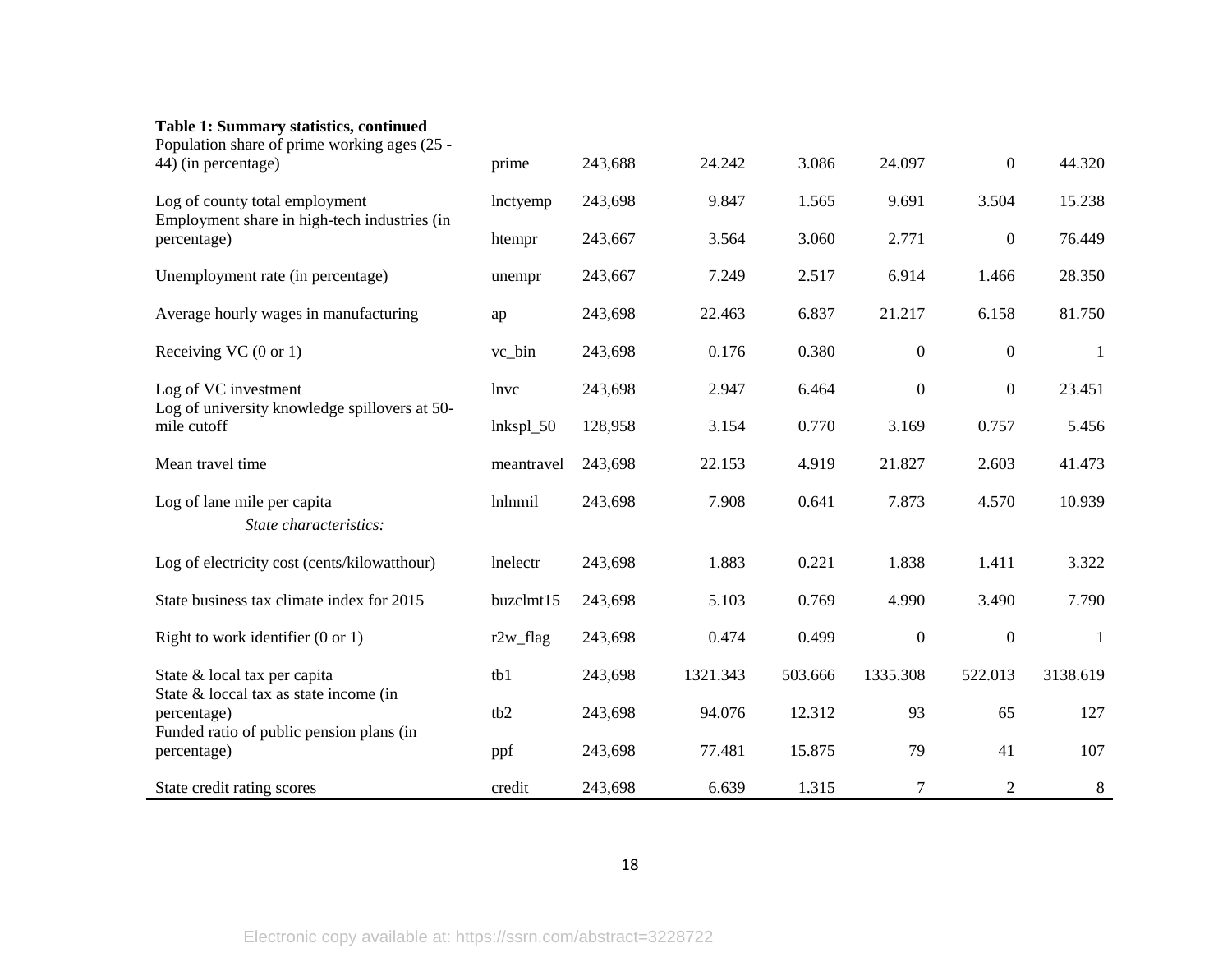|                             | <b>FDI</b><br>employment | <b>FDI</b> received<br>or not | No. of projects |
|-----------------------------|--------------------------|-------------------------------|-----------------|
|                             | (1)                      | (2)                           | (3)             |
|                             |                          |                               |                 |
| lnclstemp                   | $0.256***$               | $0.434***$                    | $0.319***$      |
|                             | (0.02)                   | (0.01)                        | (0.02)          |
| sei_clst                    | 0.609                    | 1.341                         | 0.378           |
|                             | (0.78)                   | (0.91)                        | (0.61)          |
| lnclst_bal1                 | $0.211***$               | $0.224***$                    | $0.080***$      |
|                             | (0.03)                   | (0.03)                        | (0.02)          |
| htflag                      | 2.202**                  | $2.141***$                    | 1.496*          |
|                             | (0.89)                   | (0.66)                        | (0.84)          |
| $lq\_bin$                   | $0.151**$                | 0.025                         | $0.165**$       |
|                             | (0.07)                   | (0.06)                        | (0.07)          |
| lnlq_clst                   | $-0.123***$              | $-0.017$                      | $-0.096***$     |
|                             | (0.04)                   | (0.03)                        | (0.04)          |
| $lq\_bin \times lnlq\_clst$ | $0.265***$               |                               |                 |
|                             | (0.06)                   |                               |                 |
| htflag $\times$ lnclstemp   | $-0.061***$              | $-0.007$                      | $-0.004$        |
|                             | (0.02)                   | (0.02)                        | (0.01)          |
| htflag $\times$ sei_clst    | $-2.107*$                | $-1.444*$                     | $-1.765$        |
|                             | (1.15)                   | (0.83)                        | (1.08)          |
| Htflag × lnclst_bal1        | $-0.243***$              | $-0.380***$                   | $-0.169***$     |
|                             | (0.05)                   | (0.04)                        | (0.04)          |
| Coli_trsp                   | 0.001                    | $-0.001$                      | $0.013***$      |
|                             | (0.01)                   | (0.01)                        | (0.00)          |
| nohs                        | 0.012                    | $-0.125**$                    | $-0.046$        |
|                             | (0.05)                   | (0.06)                        | (0.04)          |
| someclig                    | $-0.000$                 | $-0.000$                      | $-0.031***$     |
|                             | (0.01)                   | (0.01)                        | (0.01)          |
| baab                        | $-0.004$                 | $0.018***$                    | $-0.005$        |
|                             | (0.00)                   | (0.01)                        | (0.00)          |
| lnstem                      | $0.034*$                 | $-0.023$                      | $0.042***$      |
|                             | (0.02)                   | (0.02)                        | (0.01)          |
| lnctyemp                    | 0.049                    | $0.272***$                    | $0.128***$      |
|                             | (0.05)                   | (0.07)                        | (0.04)          |
| prime                       | $0.033***$               | 0.020                         | $0.032***$      |
|                             | (0.01)                   | (0.02)                        | (0.01)          |
| htempr                      | 0.003                    | 0.008                         | $-0.008$        |
|                             | (0.01)                   | (0.01)                        | (0.01)          |
| unempr                      | $0.026**$                | $0.189***$                    | $0.023**$       |
|                             | (0.01)                   | (0.02)                        | (0.01)          |

| Table 2: Summary of empirical results of pooled sample |  |
|--------------------------------------------------------|--|
|                                                        |  |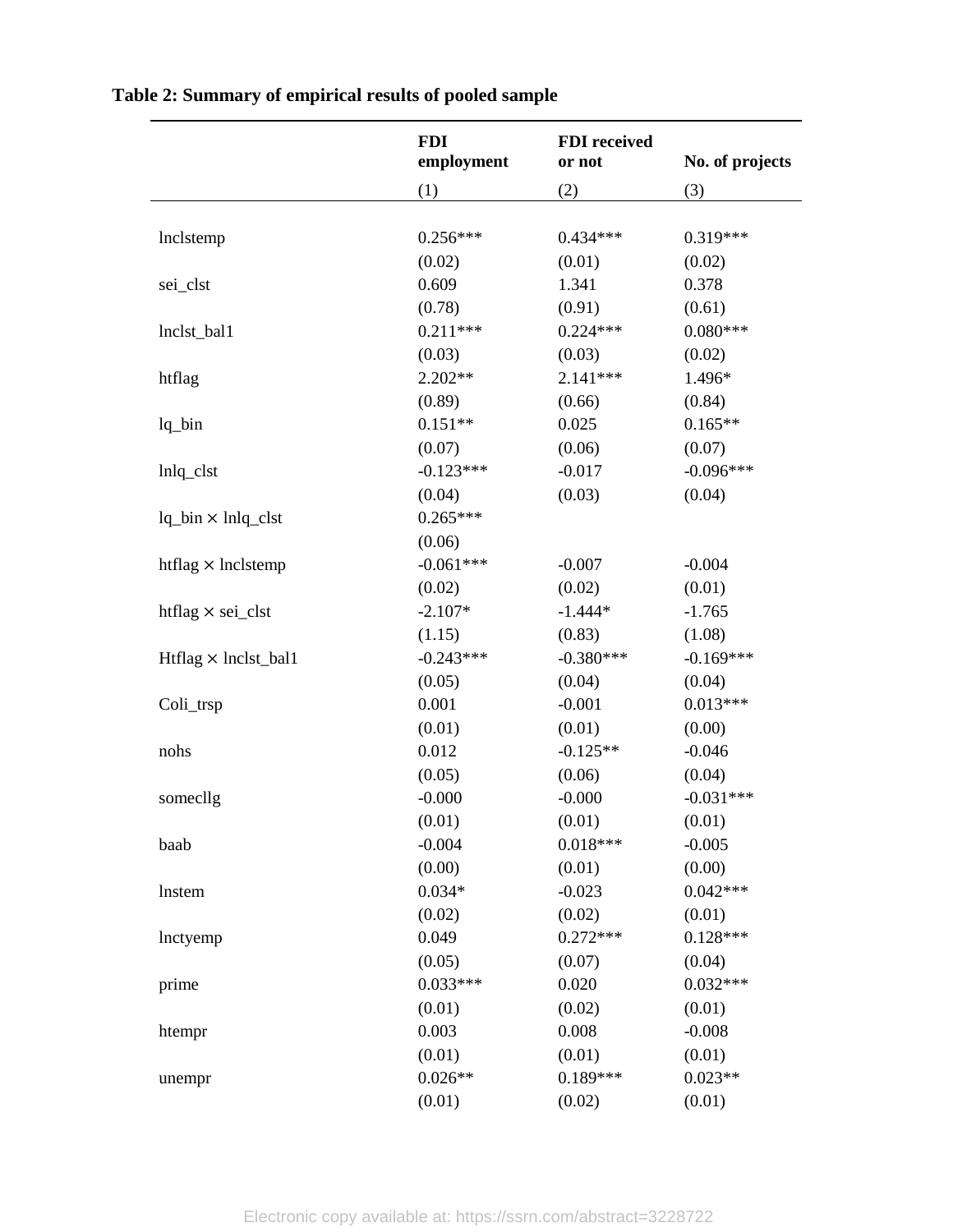| (0.21)<br>(0.30)<br>(0.20)<br>$0.041***$<br>$0.046**$<br>$0.043***$<br>lnvc<br>(0.01)<br>(0.01)<br>(0.02)<br>$0.169***$<br>$-0.168***$<br>$-0.066$<br>$lnkspl_50$<br>(0.05)<br>(0.06)<br>(0.04)<br>$0.019**$<br>$-0.049***$<br>$0.013**$<br>meantravel<br>(0.01)<br>(0.01)<br>(0.01)<br>0.001<br>0.287**<br>$-0.108**$<br><i>lnlnmil</i><br>(0.07)<br>(0.05)<br>(0.12)<br>$-0.001$<br>0.004<br>0.004<br>ap<br>(0.00)<br>(0.00)<br>(0.00)<br>$-0.256**$<br>$-0.140$<br>$-0.217**$<br>lnelectr<br>(0.13)<br>(0.18)<br>(0.11)<br>0.008<br>0.038<br>$0.058*$<br>Buzclmt15<br>(0.03)<br>(0.04)<br>(0.03)<br>0.058<br>0.055<br>0.058<br>$r2w_{flag}$<br>(0.06)<br>(0.09)<br>(0.04)<br>$-0.000**$<br>$-0.000$<br>$-0.000*$<br>tb1<br>(0.00)<br>(0.00)<br>(0.00) |
|----------------------------------------------------------------------------------------------------------------------------------------------------------------------------------------------------------------------------------------------------------------------------------------------------------------------------------------------------------------------------------------------------------------------------------------------------------------------------------------------------------------------------------------------------------------------------------------------------------------------------------------------------------------------------------------------------------------------------------------------------------|
|                                                                                                                                                                                                                                                                                                                                                                                                                                                                                                                                                                                                                                                                                                                                                          |
|                                                                                                                                                                                                                                                                                                                                                                                                                                                                                                                                                                                                                                                                                                                                                          |
|                                                                                                                                                                                                                                                                                                                                                                                                                                                                                                                                                                                                                                                                                                                                                          |
|                                                                                                                                                                                                                                                                                                                                                                                                                                                                                                                                                                                                                                                                                                                                                          |
|                                                                                                                                                                                                                                                                                                                                                                                                                                                                                                                                                                                                                                                                                                                                                          |
|                                                                                                                                                                                                                                                                                                                                                                                                                                                                                                                                                                                                                                                                                                                                                          |
|                                                                                                                                                                                                                                                                                                                                                                                                                                                                                                                                                                                                                                                                                                                                                          |
|                                                                                                                                                                                                                                                                                                                                                                                                                                                                                                                                                                                                                                                                                                                                                          |
|                                                                                                                                                                                                                                                                                                                                                                                                                                                                                                                                                                                                                                                                                                                                                          |
|                                                                                                                                                                                                                                                                                                                                                                                                                                                                                                                                                                                                                                                                                                                                                          |
|                                                                                                                                                                                                                                                                                                                                                                                                                                                                                                                                                                                                                                                                                                                                                          |
|                                                                                                                                                                                                                                                                                                                                                                                                                                                                                                                                                                                                                                                                                                                                                          |
|                                                                                                                                                                                                                                                                                                                                                                                                                                                                                                                                                                                                                                                                                                                                                          |
|                                                                                                                                                                                                                                                                                                                                                                                                                                                                                                                                                                                                                                                                                                                                                          |
|                                                                                                                                                                                                                                                                                                                                                                                                                                                                                                                                                                                                                                                                                                                                                          |
|                                                                                                                                                                                                                                                                                                                                                                                                                                                                                                                                                                                                                                                                                                                                                          |
|                                                                                                                                                                                                                                                                                                                                                                                                                                                                                                                                                                                                                                                                                                                                                          |
|                                                                                                                                                                                                                                                                                                                                                                                                                                                                                                                                                                                                                                                                                                                                                          |
|                                                                                                                                                                                                                                                                                                                                                                                                                                                                                                                                                                                                                                                                                                                                                          |
| $-0.005*$<br>$-0.000$<br>$-0.000$<br>tb <sub>2</sub>                                                                                                                                                                                                                                                                                                                                                                                                                                                                                                                                                                                                                                                                                                     |
| (0.00)<br>(0.00)<br>(0.00)                                                                                                                                                                                                                                                                                                                                                                                                                                                                                                                                                                                                                                                                                                                               |
| $-0.002$<br>$-0.004$<br>$-0.002*$<br>ppf                                                                                                                                                                                                                                                                                                                                                                                                                                                                                                                                                                                                                                                                                                                 |
| (0.00)<br>(0.00)<br>(0.00)                                                                                                                                                                                                                                                                                                                                                                                                                                                                                                                                                                                                                                                                                                                               |
| $0.151***$<br>0.030<br>$0.037*$<br>credit                                                                                                                                                                                                                                                                                                                                                                                                                                                                                                                                                                                                                                                                                                                |
| (0.02)<br>(0.02)<br>(0.03)                                                                                                                                                                                                                                                                                                                                                                                                                                                                                                                                                                                                                                                                                                                               |
|                                                                                                                                                                                                                                                                                                                                                                                                                                                                                                                                                                                                                                                                                                                                                          |
| 0.943<br>$-14.242***$<br>$-3.238***$<br>Constant                                                                                                                                                                                                                                                                                                                                                                                                                                                                                                                                                                                                                                                                                                         |
| (0.93)<br>(1.33)<br>(0.72)                                                                                                                                                                                                                                                                                                                                                                                                                                                                                                                                                                                                                                                                                                                               |
|                                                                                                                                                                                                                                                                                                                                                                                                                                                                                                                                                                                                                                                                                                                                                          |
| $ln(\alpha)$<br>$-1.234***$                                                                                                                                                                                                                                                                                                                                                                                                                                                                                                                                                                                                                                                                                                                              |
| (0.09)                                                                                                                                                                                                                                                                                                                                                                                                                                                                                                                                                                                                                                                                                                                                                   |
| Observations<br>5,032<br>55,635<br>5,033                                                                                                                                                                                                                                                                                                                                                                                                                                                                                                                                                                                                                                                                                                                 |
| Adj. $R^2$<br>0.159                                                                                                                                                                                                                                                                                                                                                                                                                                                                                                                                                                                                                                                                                                                                      |
| Pseudo $R^2$<br>0.220<br>0.173                                                                                                                                                                                                                                                                                                                                                                                                                                                                                                                                                                                                                                                                                                                           |

Notes: FDI employment was estimated by OLS, the binary FDI logit model and no. of projects negative Binomial model. The significance of  $\alpha$  coefficient suggests that the data is highly skewed and in support of using the negative Binomial model. Note that the sample size is greatly reduced, because for employment and project counts, we only restrict our sample to positive values. Significance: \* 10%, \*\* 5%, \*\*\* 1%.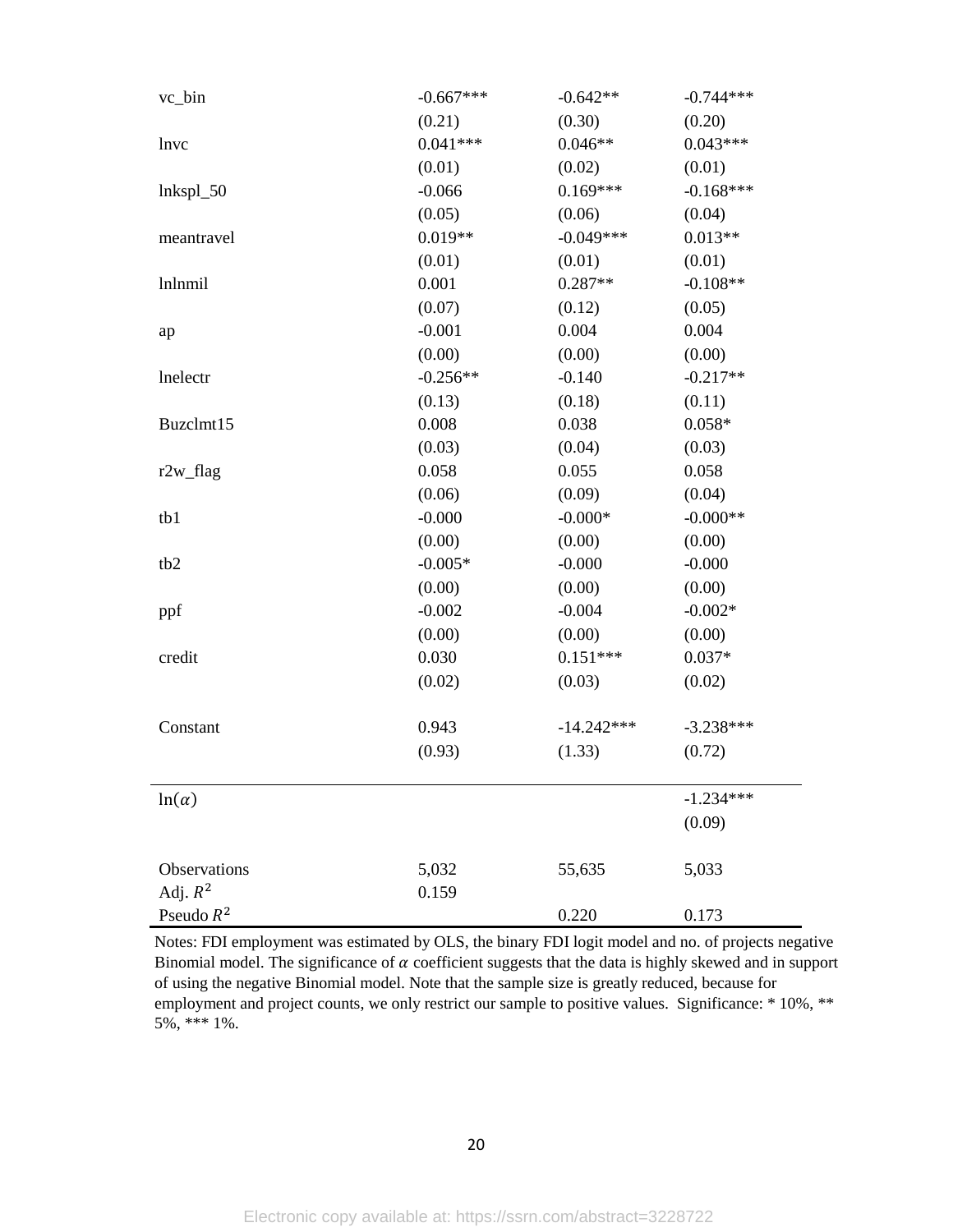|                      | Panel I     |             |             | Panel II    |             |  |
|----------------------|-------------|-------------|-------------|-------------|-------------|--|
|                      | WE          | <b>BE</b>   | <b>RE</b>   | <b>WE</b>   | <b>BE</b>   |  |
|                      |             |             |             |             |             |  |
| lnclstemp            | 0.287       | $0.149***$  | $0.180***$  | $0.201***$  | $0.191***$  |  |
|                      | (0.31)      | (0.02)      | (0.02)      | (0.04)      | (0.04)      |  |
| sei_clst             | $-5.186$    | $-0.309$    | $-0.407$    | o.m.        | $-1.521$    |  |
|                      | (3.62)      | (0.54)      | (0.51)      |             | (1.01)      |  |
| lnclst_bal1          | $-0.009$    | $0.122***$  | $0.133***$  | $0.290***$  | $0.118***$  |  |
|                      | (0.11)      | (0.02)      | (0.02)      | (0.05)      | (0.04)      |  |
| htflag               | o.m.        | 0.667       | 1.142*      | 2.990**     | $-0.275$    |  |
|                      |             | (0.68)      | (0.62)      | (1.44)      | (1.83)      |  |
| lq_bin               | $-0.054$    | $0.112**$   | $0.119**$   | 0.077       | $-0.033$    |  |
|                      | (0.14)      | (0.05)      | (0.05)      | (0.11)      | (0.14)      |  |
| $lnlq_c$             | $-0.136$    | $-0.048*$   | $-0.060**$  | 0.014       | $-0.041$    |  |
|                      | (0.33)      | (0.03)      | (0.03)      | (0.06)      | (0.08)      |  |
| lq_bin lnlq_clst     | $-0.037$    | $0.136***$  | $0.154***$  | $0.240**$   | $0.174*$    |  |
|                      | (0.24)      | (0.04)      | (0.04)      | (0.09)      | (0.09)      |  |
| htflag x lnclstemp   | $-0.333**$  | $-0.037**$  | $-0.047***$ | $-0.098***$ | $-0.170***$ |  |
|                      | (0.16)      | (0.02)      | (0.02)      | (0.03)      | (0.06)      |  |
| htflag x sei_clst    | $-6.376$    | $-0.436$    | $-0.931$    | $-2.749$    | 1.680       |  |
|                      | (5.31)      | (0.85)      | (0.78)      | (1.83)      | (2.20)      |  |
| htflag x lnclst_bal1 | 0.031       | $-0.145***$ | $-0.159***$ | $-0.383***$ | $-0.262**$  |  |
|                      | (0.19)      | (0.04)      | (0.04)      | (0.09)      | (0.11)      |  |
| coli_trsp            | o.m.        | $-0.005*$   | $-0.002$    | o.m.        | $-0.017**$  |  |
|                      |             | (0.00)      | (0.01)      |             | (0.01)      |  |
| nohs                 | $-0.187$    | $-0.021$    | $-0.038$    | O.M.        | $-0.066$    |  |
|                      | (0.12)      | (0.03)      | (0.03)      |             | (0.06)      |  |
| someclig             | $0.082**$   | $-0.002$    | $-0.004$    | O.M.        | 0.008       |  |
|                      | (0.04)      | (0.00)      | (0.01)      |             | (0.01)      |  |
| baab                 | $0.061*$    | $-0.002$    | $-0.001$    | <i>o.m.</i> | $-0.007$    |  |
|                      | (0.04)      | (0.00)      | (0.00)      |             | (0.01)      |  |
| lnstem               | 0.079       | $-0.007$    | $-0.007$    | O.M.        | 0.002       |  |
|                      | (0.06)      | (0.01)      | (0.01)      |             | (0.01)      |  |
| prime                | $-0.114***$ | $0.030***$  | $0.031***$  | o.m.        | $0.027*$    |  |
|                      | (0.04)      | (0.01)      | (0.01)      |             | (0.01)      |  |
| htempr               | $-0.039$    | $-0.001$    | $-0.005$    | O.M.        | 0.013       |  |
|                      | (0.06)      | (0.01)      | (0.01)      |             | (0.01)      |  |
| unempr               | $0.110***$  | $0.024***$  | $0.042***$  | o.m.        | $0.074***$  |  |
|                      | (0.02)      | (0.01)      | (0.01)      |             | (0.03)      |  |
| $vc\_bin$            | $-0.106$    | $-0.807***$ | $-0.580***$ | o.m.        | $-1.371***$ |  |
|                      | (0.41)      | (0.20)      | (0.17)      |             | (0.50)      |  |

**Table 3: Summary of empirical results of panel models for FDI employment**

21